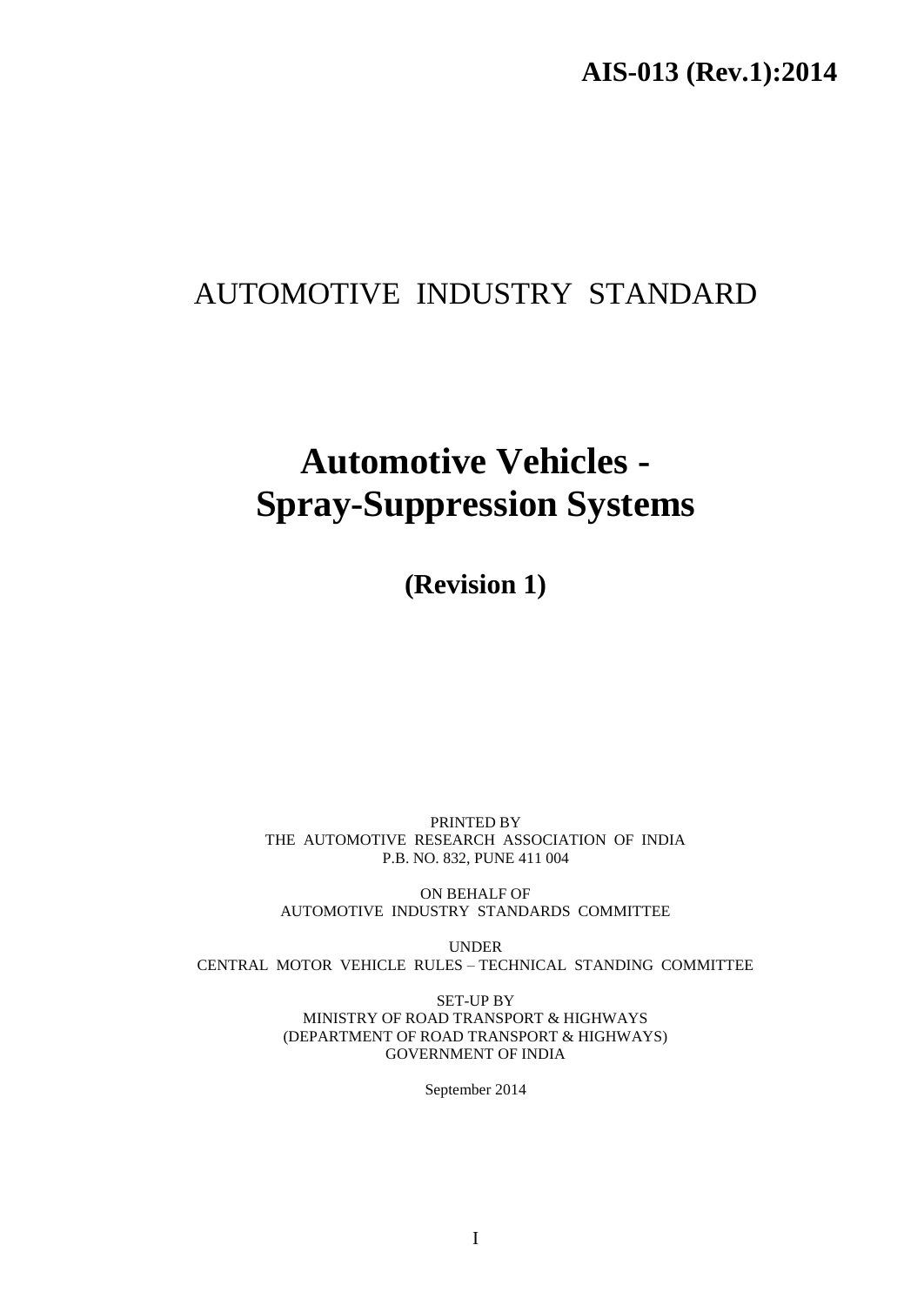# **AIS-013 (Rev.1):2014**

| Sr.<br>No. | Corrigenda | Amendment | <b>Revision</b> | <b>Date</b> | <b>Remark</b> | Misc. |
|------------|------------|-----------|-----------------|-------------|---------------|-------|
|            |            |           |                 |             |               |       |
|            |            |           |                 |             |               |       |
|            |            |           |                 |             |               |       |
|            |            |           |                 |             |               |       |
|            |            |           |                 |             |               |       |
|            |            |           |                 |             |               |       |
|            |            |           |                 |             |               |       |
|            |            |           |                 |             |               |       |

# **Status chart of the standard to be used by the purchaser for updating the record**

**General Remarks:**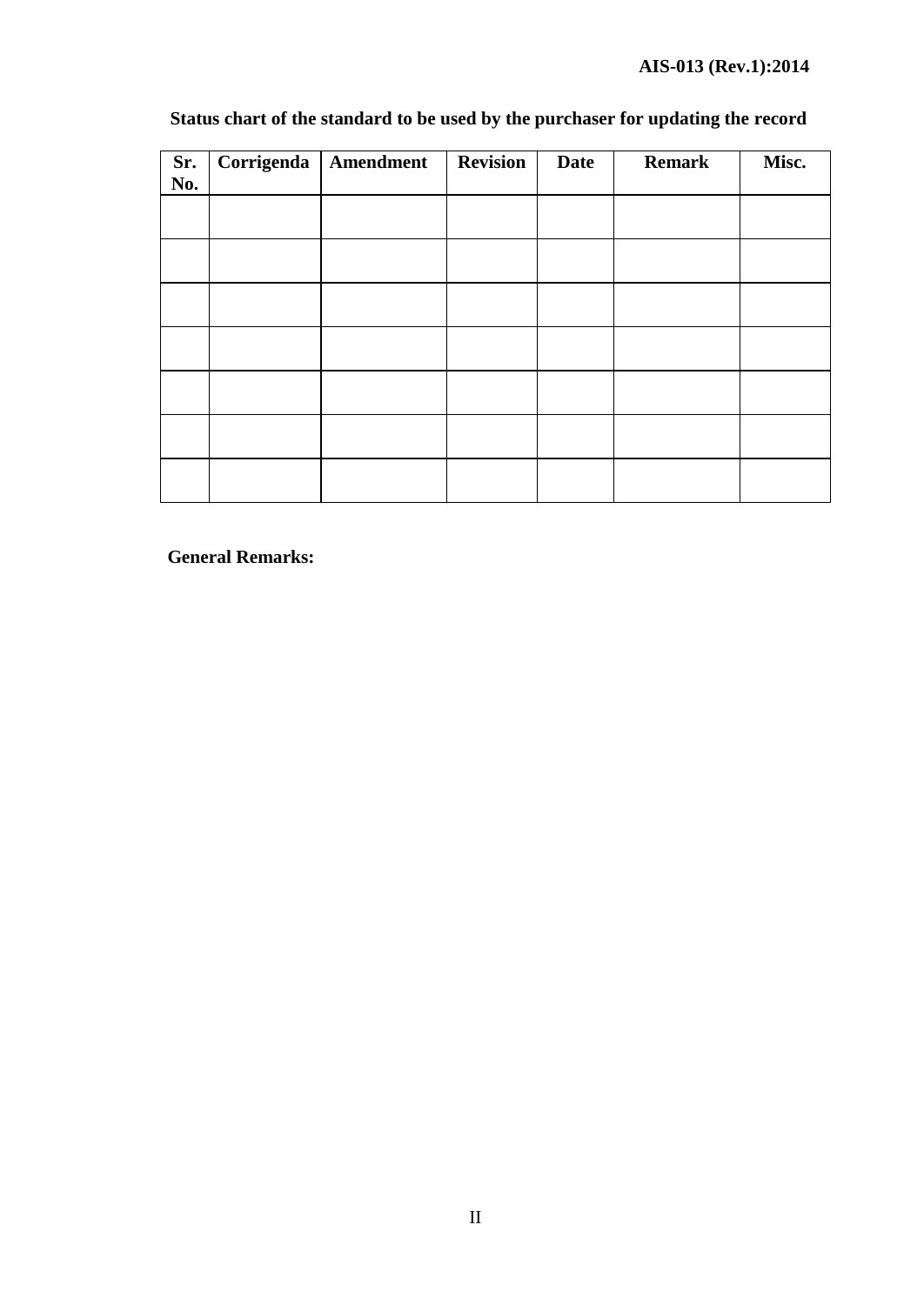#### **INTRODUCTION**

The Government of India felt the need for a permanent agency to expedite the publication of standards and development of test facilities in parallel when the work on the preparation of the standards is going on, as the development of improved safety critical parts can be undertaken only after the publication of the standard and commissioning of test facilities. To this end, the Ministry of Surface Transport (MOST) has constituted a permanent Automotive Industry Standard Committee (AISC) vide order No. RT-11028/11/97-MVL dated September 15, 1997. The standards prepared by AISC will be approved by the permanent CMVR Technical Standing Committee (CTSC). After approval, the Automotive Research Association of India, (ARAI), Pune, being the secretariat of the AIS Committee, has published this standard. For better dissemination of this information ARAI may publish this document on their Web site.

In the process of harmonizing the Indian Standards with the EEC directive / UN regulation the requirements of the spray - suppression devices for automotive vehicles were deliberated.

This standard was based on EEC Directive 91/226/EEC which has been recently amended by Commission Regulation (EU) No 109/2011 with change in the scope. It was felt necessary to revise AIS-013 to include the change in scope and to cover N1,  $N2 \le 7.5T$  category of vehicles. The standard covers the requirements of the fitment of spray - suppression devices on the vehicles. The standard also covers the performance requirements and the component type approval of two types of devices namely the energy absorption type and the air/water separator type.

This standard is adopted by CMVR-TSC in its  $41<sup>st</sup>$  meeting held on  $3<sup>rd</sup>$  April, 2014

The AISC panel and the Automotive Industry Standards Committee (AISC) responsible for preparation of this standard are given in Annexure 1 and Annexure 2 respectively.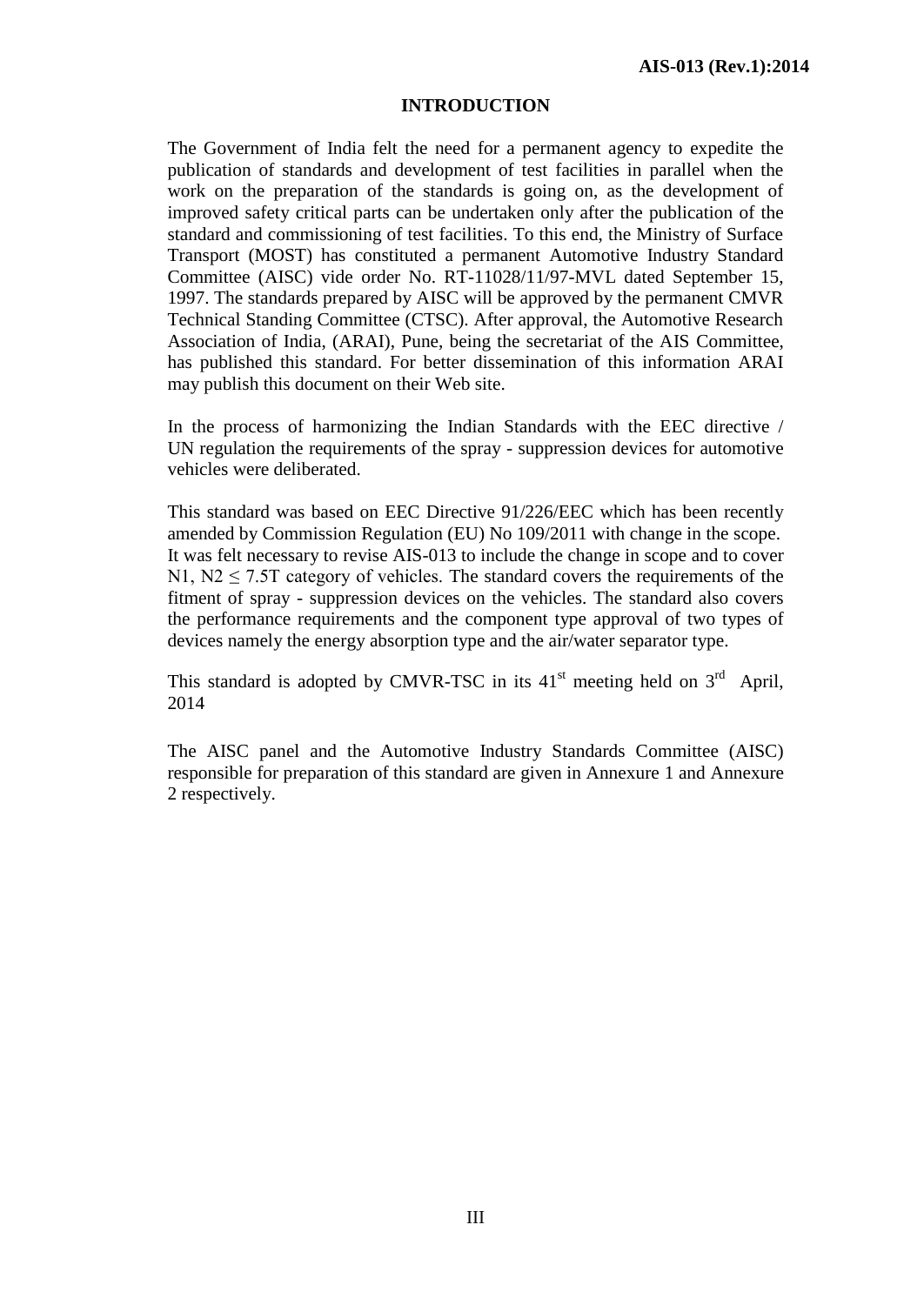| Para. No.               | <b>Contents</b>                                                                                                                      |             |  |
|-------------------------|--------------------------------------------------------------------------------------------------------------------------------------|-------------|--|
| 1.                      | Scope                                                                                                                                | No.<br>1/24 |  |
| 2.                      | Reference                                                                                                                            | 1/24        |  |
| 3.                      | Contents                                                                                                                             | 1/24        |  |
|                         | Part I                                                                                                                               | 2/24        |  |
|                         | <b>General Definitions</b>                                                                                                           |             |  |
| 1.0                     | Definitions                                                                                                                          | 2/24        |  |
| 2.0                     | Self-steered wheels                                                                                                                  | 3/24        |  |
| 3.0                     | Lifting axle                                                                                                                         | 3/24        |  |
| 4.0                     | Unladen vehicle                                                                                                                      | 3/24        |  |
| 5.0                     | Tyre contact patch                                                                                                                   | 3/24        |  |
| 6.0                     | Type of spray-suppression device                                                                                                     | 3/24        |  |
|                         | Part II                                                                                                                              |             |  |
|                         | Requirements relating to the component type-approval<br>of Spray-Suppression Devices                                                 | 4/24        |  |
| 0.0                     | <b>General Specifications</b>                                                                                                        | 4/24        |  |
| 1.0                     | Tests to be carried out                                                                                                              | 4/24        |  |
| 2.0                     | Application for component type -approval                                                                                             | 4/24        |  |
| Appendix 1              | <b>Tests</b><br>devices<br>of<br>spray-suppression<br>the<br>on<br>energy-absorber type                                              | 5/24        |  |
| Appendix 2              | Test on spray-suppression devices of the air / water<br>separator type                                                               | 7/24        |  |
|                         | Part III                                                                                                                             | 9/24        |  |
|                         | Requirements relating to the type-approval of a type<br>of vehicle with regard to the fitment of Spray-<br><b>Suppression System</b> |             |  |
| 1.0                     | Application for type – approval                                                                                                      | 9/24        |  |
| 2.0                     | <b>General Requirements</b>                                                                                                          | 10/24       |  |
| 6.0                     | <b>Specific Requirements</b>                                                                                                         | 11/24       |  |
| <b>List of Annexes:</b> |                                                                                                                                      |             |  |
| Annex A                 | Composition of AISC panel on<br>Spray-Suppression<br><b>Systems</b>                                                                  | 23/24       |  |
| Annex B                 | <b>Automotive Industry Standards Committee Composition</b>                                                                           | 24/24       |  |

# **Automotive Vehicles - Spray-Suppression Systems**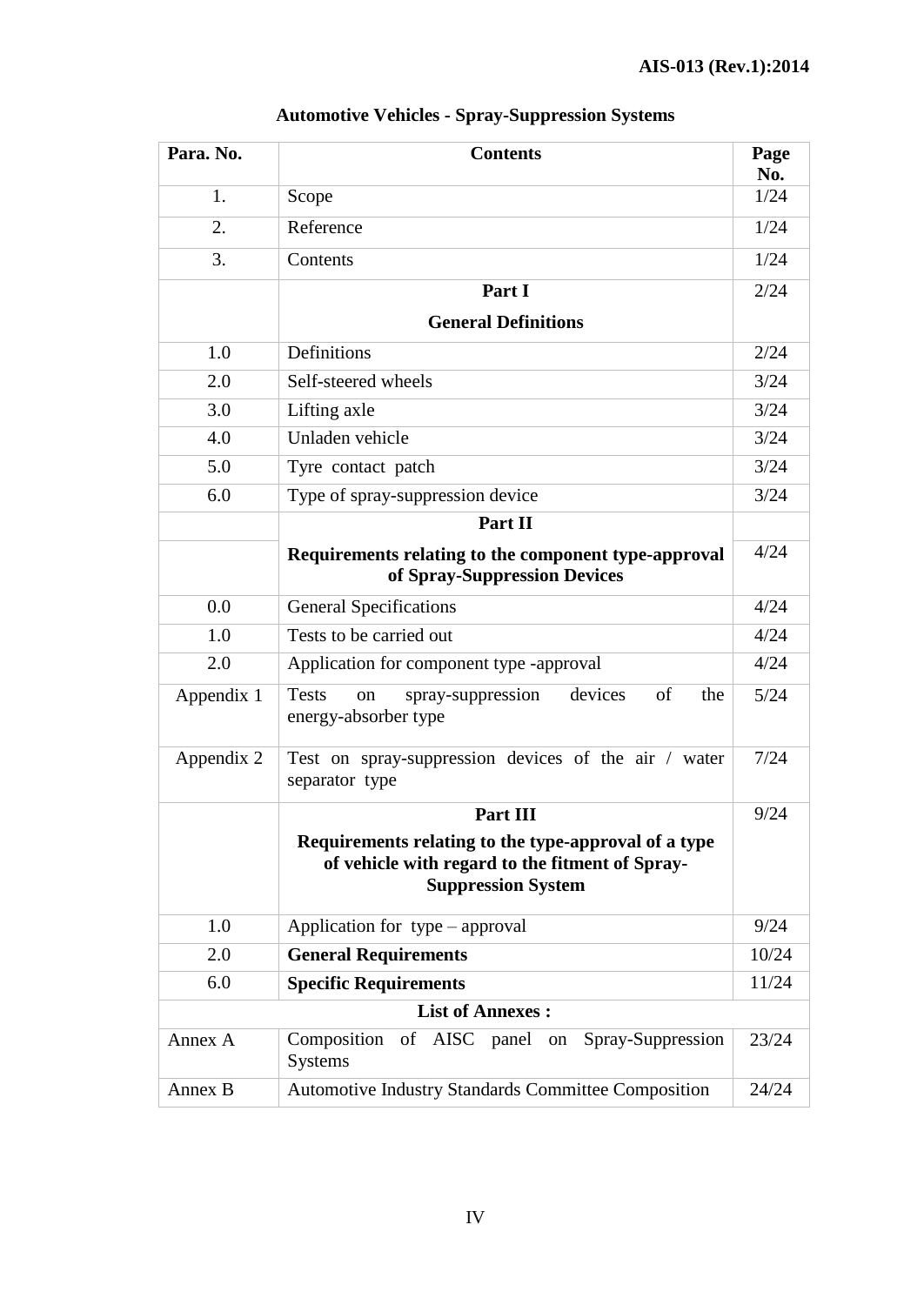## **Automotive Vehicles – Spray-Suppression Systems**

## **1.0 SCOPE**

This standard specifies the performance, dimensional and fitment requirements of spray-suppression systems in following category of automotive vehicles with the exception of off-road vehicles mentioned in AIS-053. In the case of chassis/cab vehicles, these requirements may only be applied to the wheels covered by the cab (i.e. fully built cab) and this is not applicable to vehicles with incomplete cab (i.e. cowl-chassis, front-endstructure type cab).

All N, T3 and T4 category vehicles shall be constructed and/or fitted with spray-suppression devices in such a way as to meet the requirements of this standard.

Vehicles of category N1 and N2 with Gross Vehicle Weight (GVW) not exceeding 7.5 tonnes, complying the requirements of IS 13943: 1994, shall be deemed to meet the requirements of this standard.

The requirements laid down relating to spray-suppression devices as defined in clause 1.4 of Part I are not mandatory in the case of chassis/cab vehicles, un-bodied vehicles, in which the presence of spray-suppression devices is incompatible with their use. However, if such devices are fitted to these vehicles, they shall conform to the requirements of this standard.

## **2.0 REFERENCE**

- 2.1 AIS-053 : Automotive Vehicles-Types-Terminology
- 2.2 IS 9211:1979 Denominations and Definitions of Weights of Road Vehicles.
- 2.3 IS 13943:1994 Automotive Vehicles Wheel Guards for passenger cars Performance Requirements

## **3.0 CONTENTS**

The requirements of spray-suppression devices in automotive vehicles as per this standard have been covered in the following three parts.

- PART I: General definitions
- PART II: Requirements relating to the component type approval of spray-suppression devices.

 Appendix 1: Tests on spray-suppression devices of the energy absorber type

 Appendix 2: Tests on spray-suppression devices of the air / water separator type

PART III: Requirements relating to the type approval of a vehicle with regard to fitment of spray-suppression systems.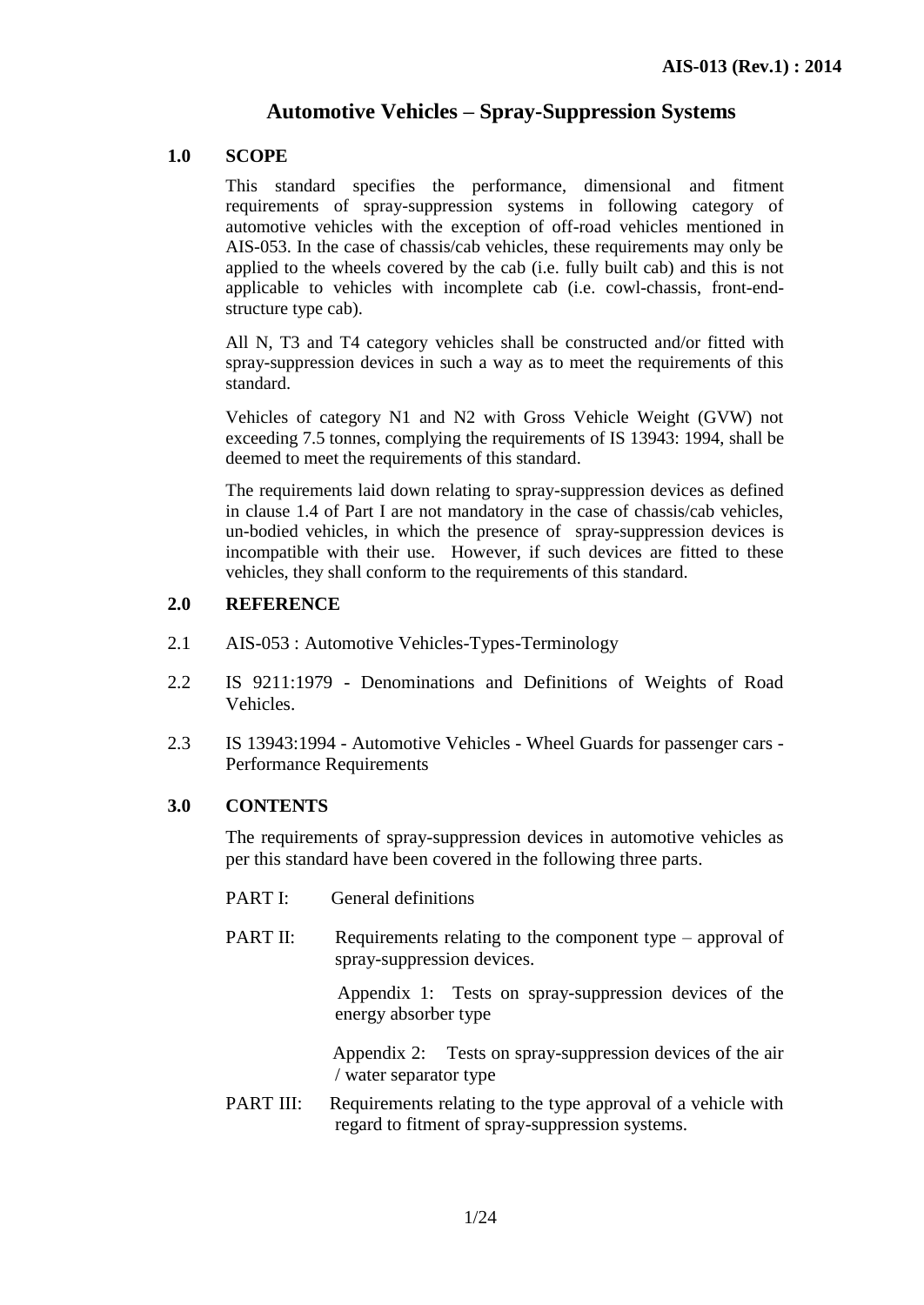## **PART- I GENERAL DEFINITIONS**

## **1.0 DEFINITIONS**

For the purposes of this standard, the following definitions shall apply:

#### 1.1 **Spray-suppression system**

Means a system intended to reduce the pulverization of water thrown upwards by the tyres of a vehicle in motion. The spray-suppression system is variously made up of a mudguard, rain flaps and valances equipped with a spray-suppression device.

#### 1.2 **Mudguard**

'Mudguard' means a rigid or semi-rigid component intended to trap the water thrown up by tyres in motion and to direct it towards the ground. Mudguards may entirely or partially form an integral part of the vehicle bodywork or other parts of the vehicle such as the lower part of the load platform, etc.

#### 1.3 **Rain flap**

Means a flexible component mounted vertically behind the wheel, on the lower part of the chassis or the loading surface, or on the mudguard.

The rain flap shall also reduce the risk of small objects, in particular pebbles, being picked up from the ground by the tyres and thrown upwards or side wards towards other road users.

#### 1.4 **Spray-suppression device**

Means part of the spray-suppression system, which may comprise:

#### 1.4.1 **Air / water separator**

This is a component forming part of the valance and /or of the rain flap through which air can pass whilst reducing pulverized water emissions.

#### 1.4.2 **Energy absorber**

This is a component forming part of the mudguard and / or valance and /or rain flap which absorbs the energy of water spray, thus reducing pulverized water spray.

## 1.5 **Outer valance**

means a component located approximately within a vertical plane that is parallel to the longitudinal plane of the vehicle. It may form part of a mudguard or of the vehicle bodywork.

## 1.6 **Steered wheels**

Means the wheels actuated by the vehicle's steering system.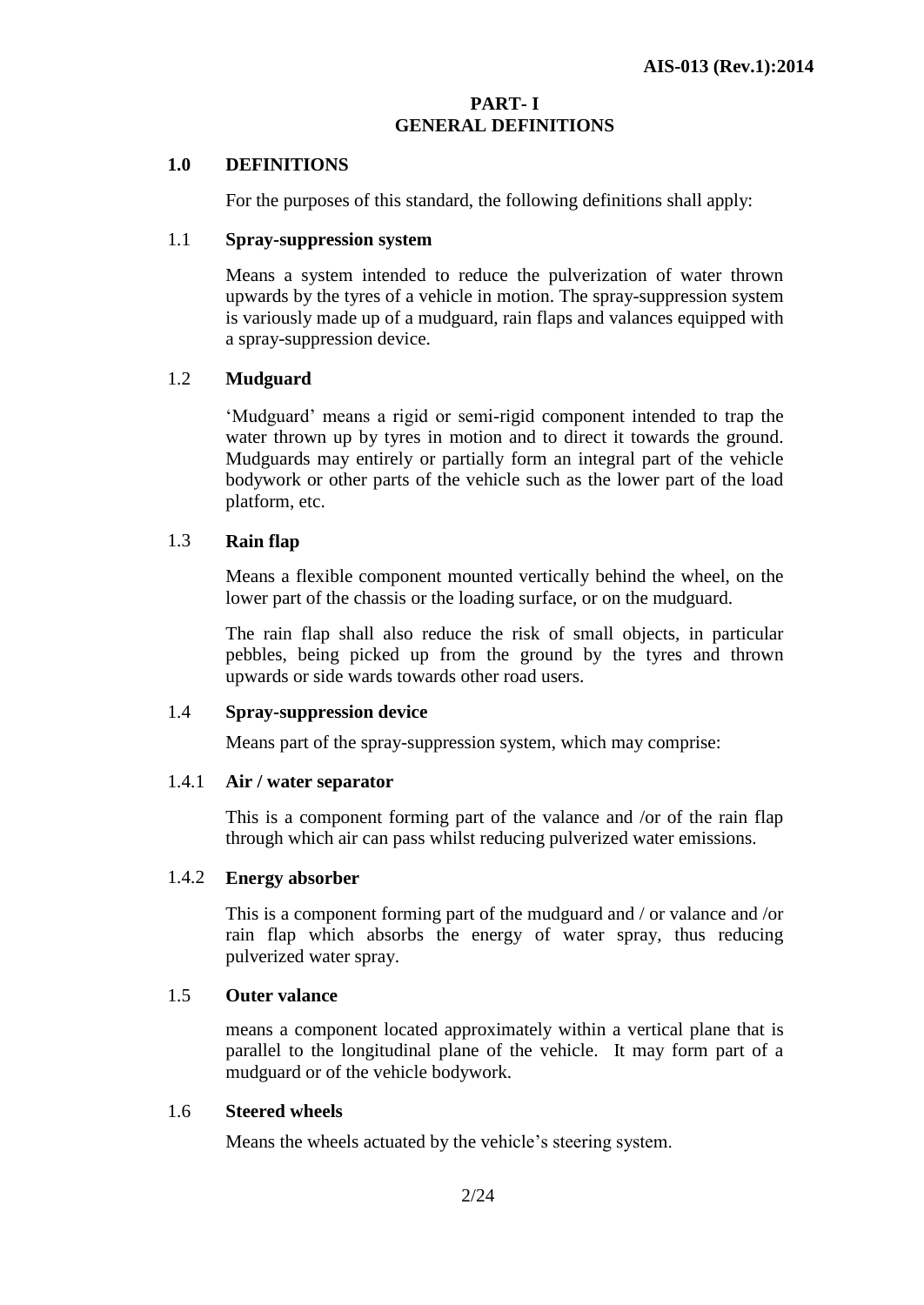## 1.7 **Self-tracking axle**

Means an axle pivoted about a central point in such a way that it can describe a horizontal arc. For the purpose of this Standard, a self-tracking axle of the `pivot steering' type is considered to be, and treated as, an axle fitted with steered wheels.

## **2.0 Self-steered wheels**

Means wheels not actuated by the vehicle's steering device, which may swivel through an angle not exceeding 20 deg. owing to the friction exerted by the ground.

## **3.0 Lifting axle**

Means an axle, which can be lifted from the road during normal vehicle use.

## **4.0 Unladen vehicle**

Means a vehicle in the form given in clause 3.2, to 3.6 of IS 9211:1979 depending on the configuration of the vehicle submitted for Type Approval of the spray-suppression device / system.

## **5.0 Tyre contact patch**

Means the part of the tyre, in contact with the road (surface), which provides grip.

## **6.0 Type of spray-suppression device**

Means devices which do not differ with respect to the following main characteristics:

- The physical principle adopted in order to reduce emissions (water-energy absorption, air/water separator),
- Materials,
- Shape,
- Dimensions (in so far as they may influence the behavior of the material).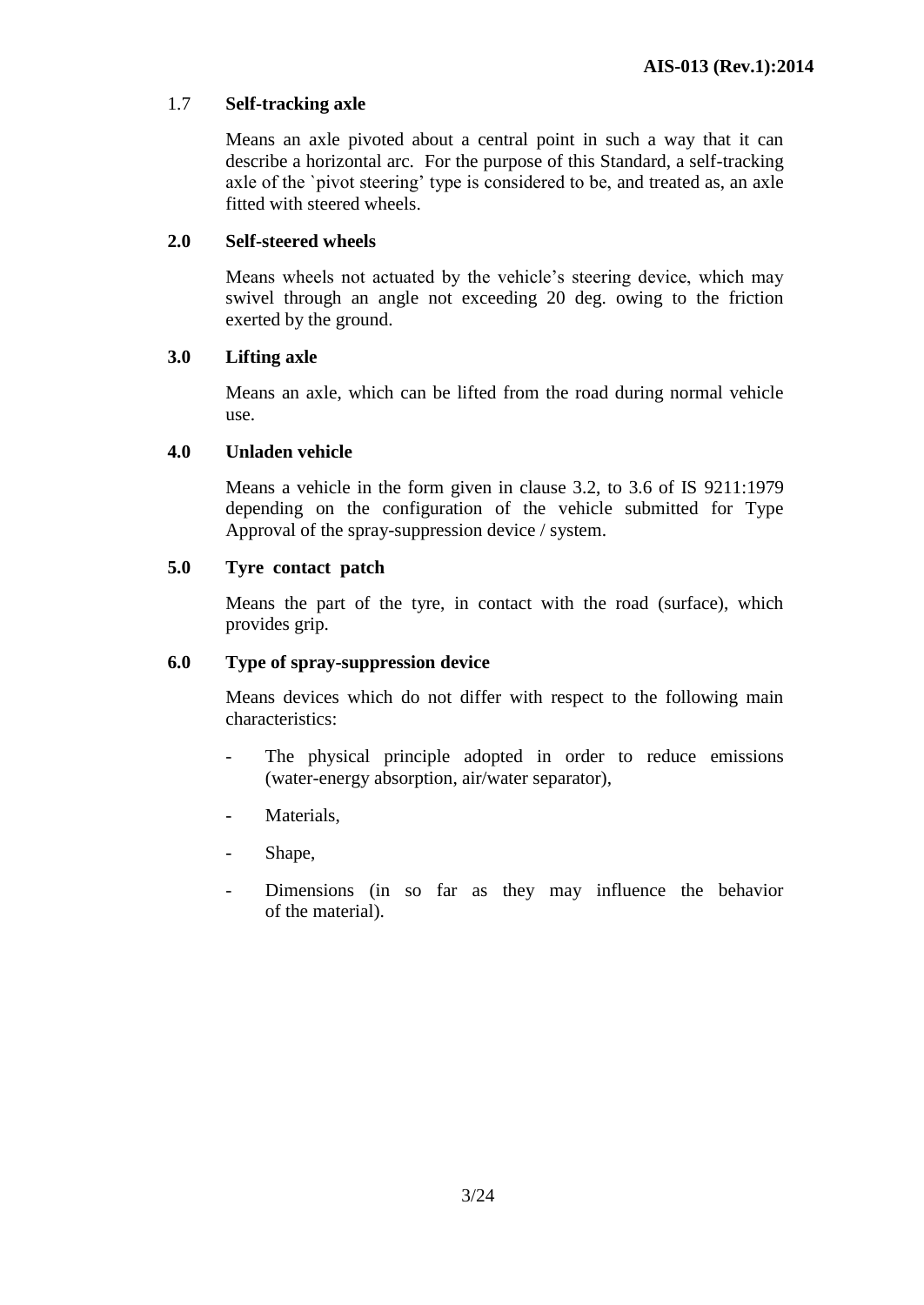## **PART II**

## **REQUIREMENTS RELATING TO THE COMPONENT TYPE-APPROVAL OF SPRAY-SUPPRESSION DEVICES**

#### **0.0 GENERAL SPECIFICATIONS**

0.1 Spray-suppression devices shall be constructed in such a way that they operate properly when used normally on wet roads. Moreover, they shall incorporate no structural or manufacturing defect detrimental to their proper functioning or behavior.

#### **1.0 TESTS TO BE CARRIED OUT**

1.1 Depending on their physical operating principle spray-suppression devices are subjected to the relevant tests as described in Appendices 1 and 2 and shall deliver the results required in Cl. 4 of those Appendices.

## **2.0 APPLICATION FOR COMPONENT TYPE -APPROVAL**

- 2.1 The application for component Type Approval of a type of spray -suppression device shall be submitted by the manufacturer to the Test Agency.
- 2.2 For each type, the application shall be accompanied by the following documents in A4 or folded A4 size and the following information.
- 2.2.1 A technical description of the spray suppression device indicating its physical operating principle and the relevant test to which it shall be subjected, the materials used and one or more drawings in sufficient detail and to an appropriate scale to enable this ( or these ) to be identified.
- 2.2.2 Four samples, shall be provided out of which three shall be used for tests and the fourth shall be kept by the Testing Agency for any subsequent verification. The Test Agency may require further samples.
- 2.3 Markings:

Each sample shall be clearly and indelibly marked with the trade name or mark and an indication of the type of the spray - suppression device by the letter 'A' or the letter ' S' depending on whether the device is of the energy absorption type (A) or of the air / water separator type (S).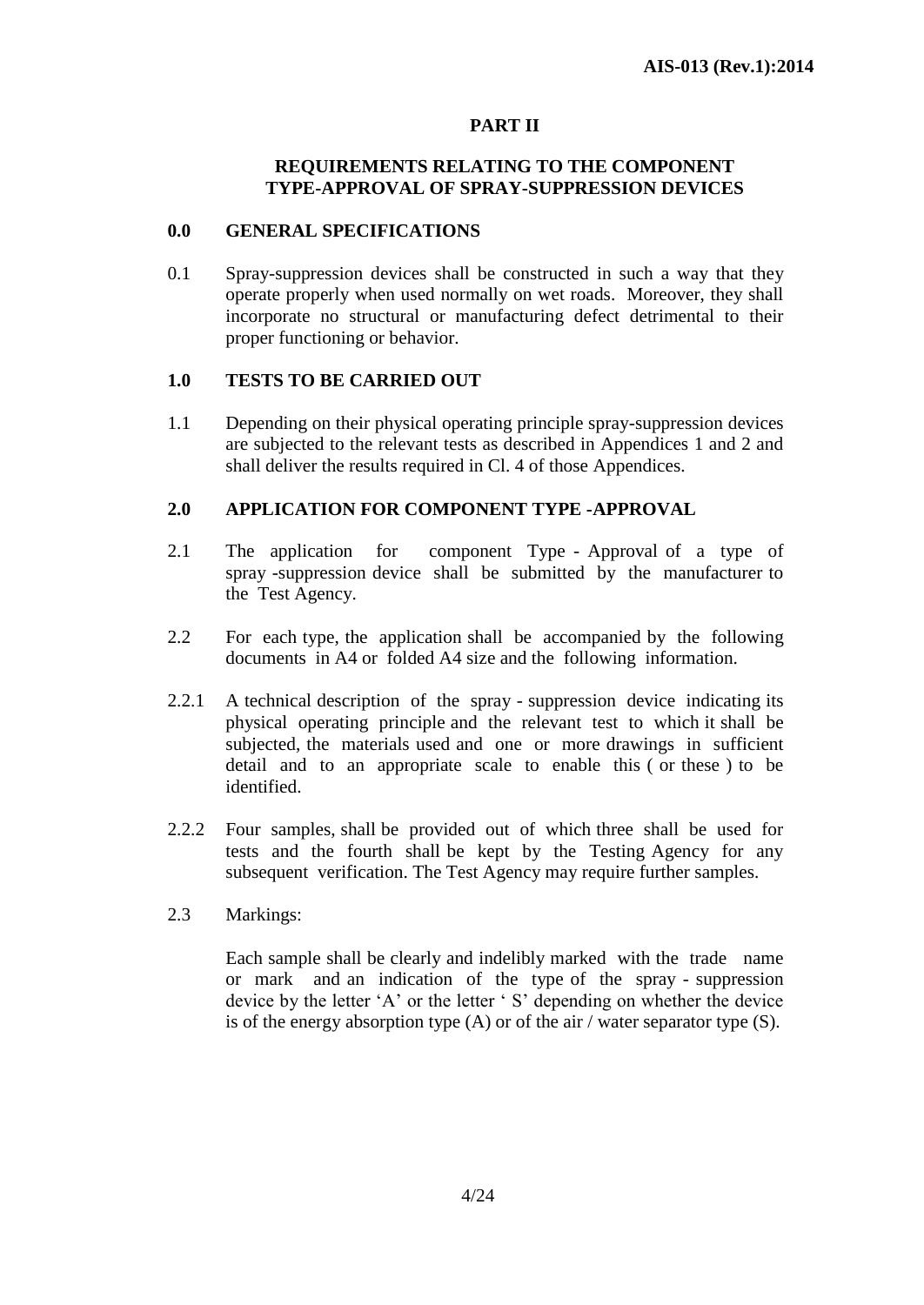## **APPENDIX 1**

## **TESTS ON SPRAY-SUPPRESSION DEVICES OF THE ENERGY-ABSORBER TYPE**

## **1.0 PRINCIPLE**

The aim of these tests is to quantify the ability of a device to retain the water directed against it by a series of jets. The test assembly is intended to reproduce the conditions under which the device is to function when fitted to a vehicle as regards the volume and speed of the water thrown up from the ground by the tyre tread.

## **2.0 EQUIPMENT**

See Figure 8 for description of the test assembly. The tests are carried out in a still-air environment.

## **3.0 PROCEDURE**

- 3.1 Secure a 500 (+0 / -5) mm wide, 750 mm high sample of the device to be tested to the vertical frame of the testing equipment, making sure that the sample lies well within the limits of the collector, and that no obstacle is able to deflect the water, either before or after its impact.
- 3.2 Set the water flow rate at  $0.675$  ( $\pm 0.01$ ) l/s and direct at least 90 l on to the sample from a horizontal distance of  $500 (\pm 2)$  mm (Figure 8).
- 3.3 Allow the water to trickle from the sample into the collector and calculate the percentage (difference) between the quantity of water collected and the quantity of water sprayed.
- 3.4 Repeat the test five times and calculate the average percentage amount of water collected.

#### **4.0 RESULTS**

- 4.1 The calculated average percentage of water collected during the five tests shall not be less than 70% of the amount of water directed on to the device.
- 4.2 If the highest and lowest percentages of water collected depart from the average percentage by more than 5%, the test is not valid and must be repeated.

If even in the second test the highest and lowest percentages of water recovered again depart from the average percentage by more than 5% and/or if the lower value does not satisfy the requirements of item 4.1, approval is refused.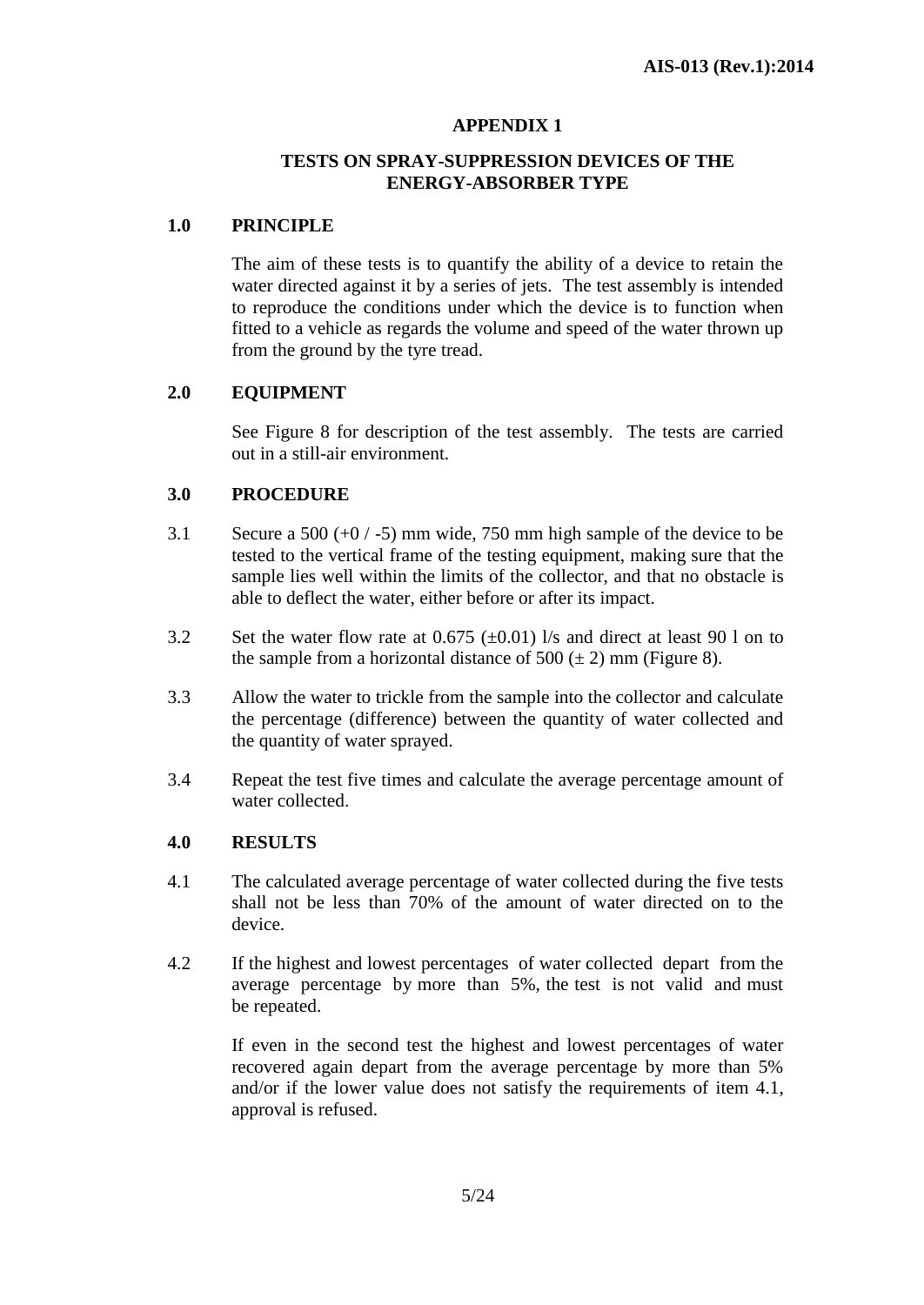4.3 Where the vertical position of the device influences the results obtained, the procedure described in items 3.1 and 3.4 shall be repeated in the positions giving the highest and lowest percentage of water collected, the requirements of Cl. 4.2 remain in force.

> The requirements of item 4.1 remain in force in order to give the result of each test.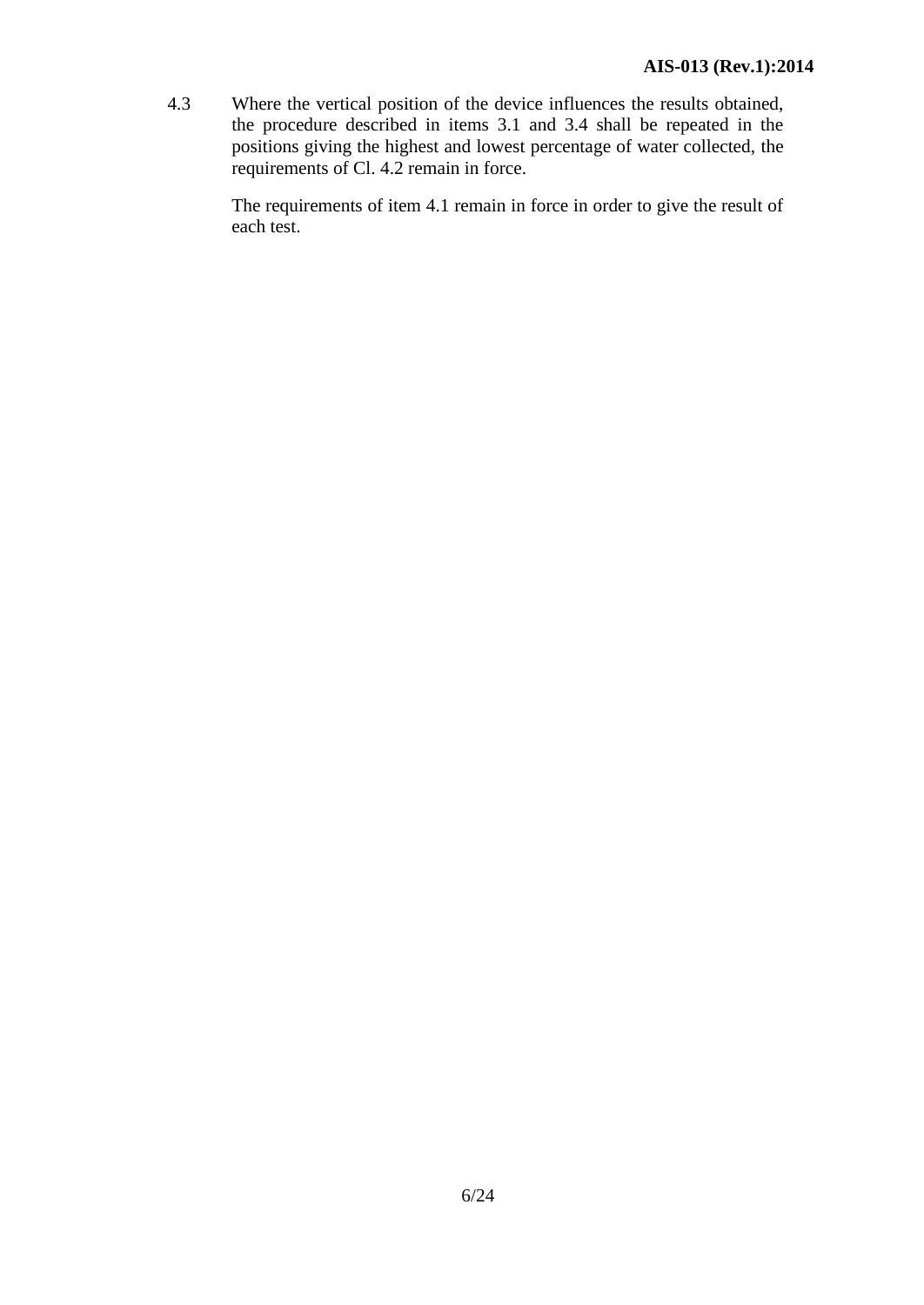## **APPENDIX 2**

## **TEST ON SPRAY-SUPPRESSION DEVICES OF THE AIR / WATER SEPARATOR TYPE**

## **1.0 PRINCIPLE**

This test is intended to determine the effectiveness of a porous material intended to retain the water with which it has been sprayed by means of a pressurized air/water pulverizer.

The equipment used for the test shall simulate the conditions to which the material would be submitted, with regard to the volume and speed of the water spray produced by the tyres, if it were fitted to a vehicle.

#### **2.0 EQUIPMENT**

2.1 The test assembly is as described in Figure 9.

## **3.0 PROCEDURE**

Secure a 305 x 100 mm sample vertically in the test assembly; check that there is no space between the sample and the upper curved plate and that the tray is properly in position. Fill the pulverizer tank with exactly one liter of water and place this as described in the diagram.

The pulverizer shall be regulated as follows:

Pressure (at pulverizer): 5 bar + 10%/ - 0%

Flow rate: 1 litre / minute  $+5$  seconds

Pulverization: Circular, roughly 50 mm in diameter at 200 mm from the sample, nozzle 5 mm in diameter.

Pulverize until there is no more water mist and note the time taken. Let the water flow out of the sample on to the tray for 60 seconds and measure the volume of water collected. Measure the quantity of water left in the pulverizer tank. Calculate the percentage by volume of water collected versus the volume of water pulverized.

Repeat the test five times and calculate the average percentage of the quantity collected. Check before each test that the tray, pulverizer tank and measuring vessel are dry.

During the test the ambient temperature shall be  $27 (\pm 5)$  °C.

#### **4.0 RESULTS**

4.1 The calculated average percentage of water collected at the end of five tests shall not be less than 85% of the quantity of water sprayed on to the device.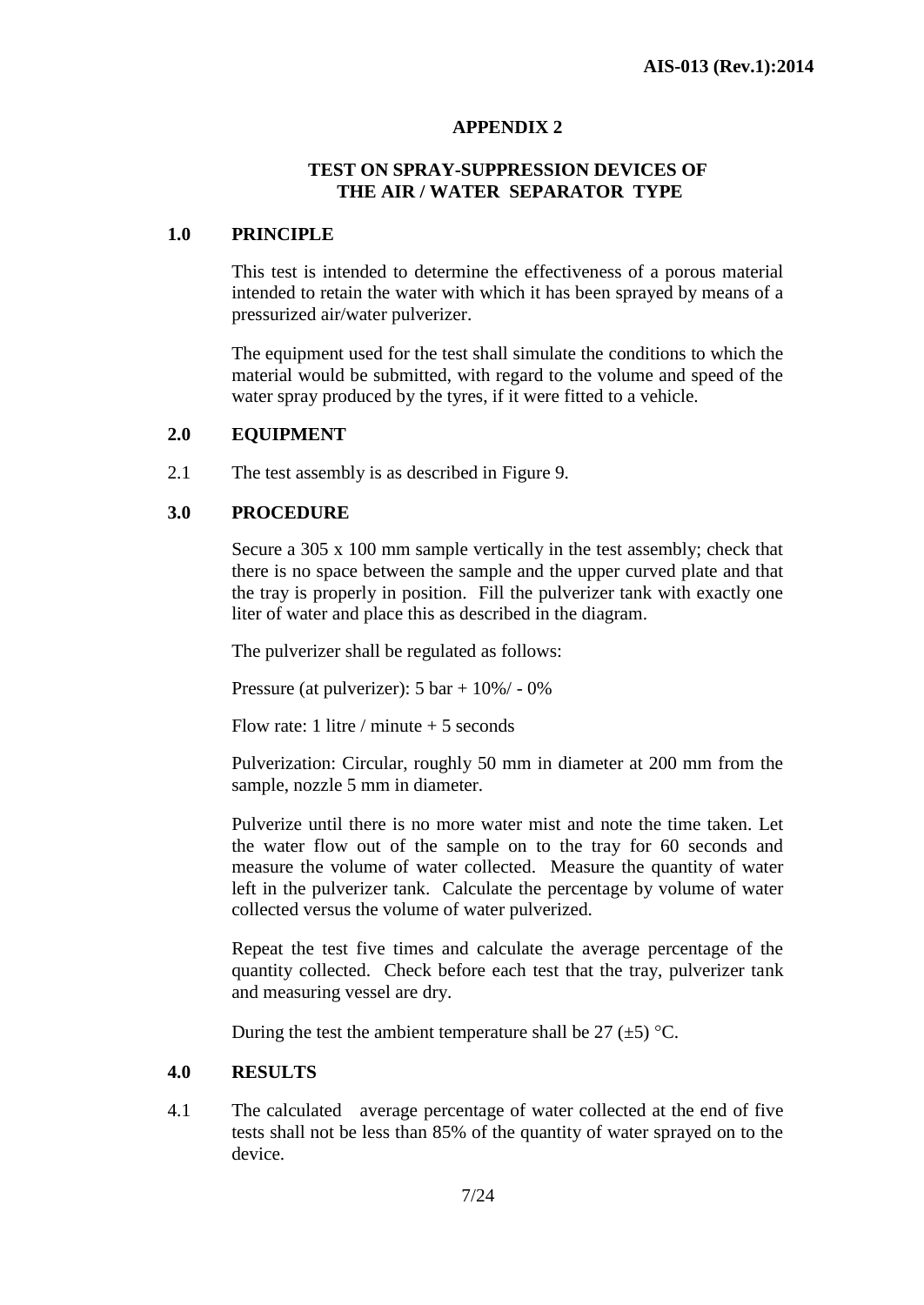4.2 If the highest and lowest percentages of water collected vary by more than 5% of the average percentage, the test is not valid and shall be repeated.

> If even in the second test, the highest and lowest percentages of water recovered again depart from the average percentage by more than 5% and/or if the lower value does not satisfy the requirements of Cl. 4.1, approval is refused.

4.3 Where the vertical position of the device influences the results obtained, the procedure described in items 3.1 and 3.4 shall be repeated in the positions giving the highest and lowest percentages of water collected; the requirements of Cl. 4.2 remain in force.

> The requirement of Cl. 4.1 remains in force in order to give the results of each test.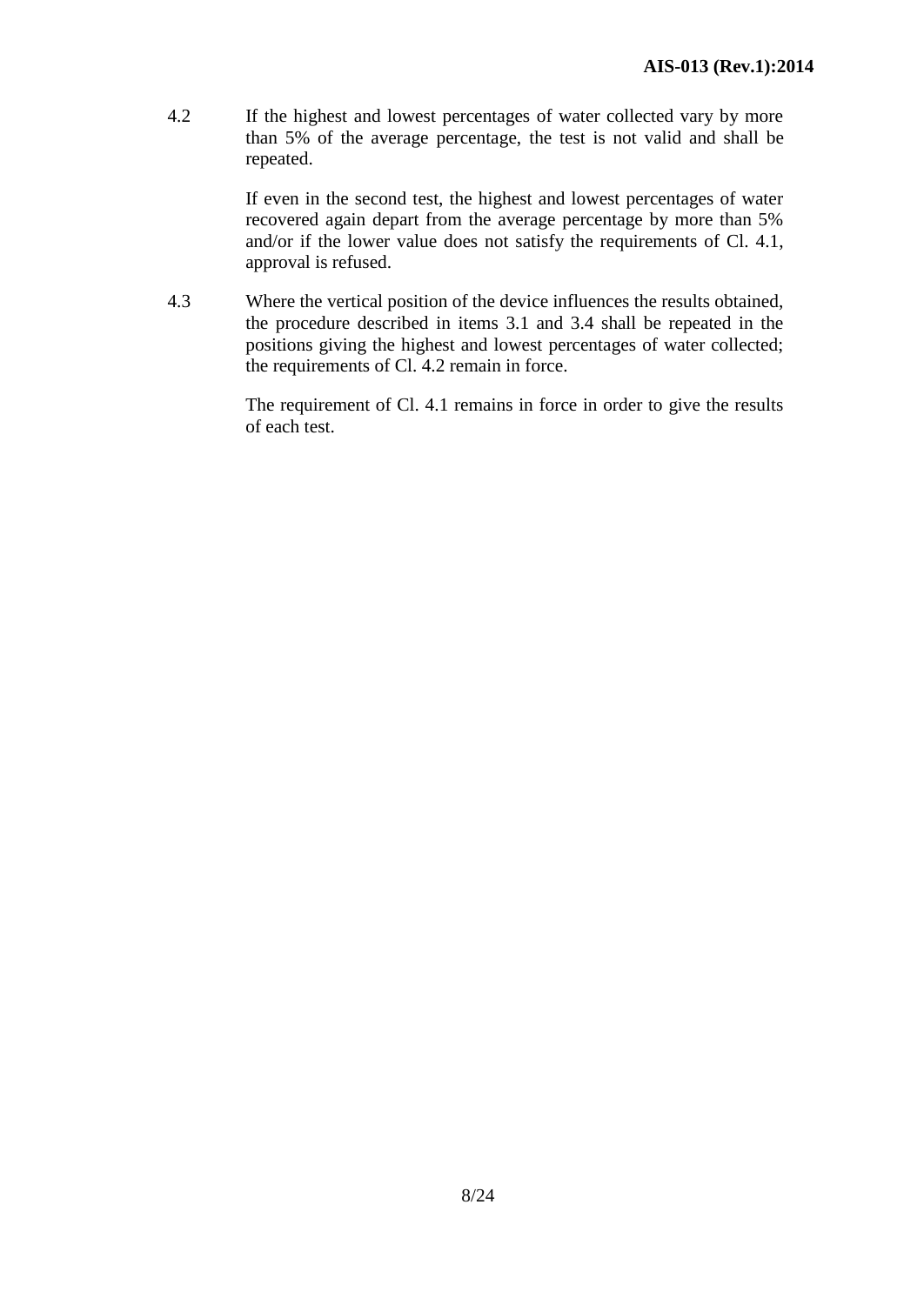## **PART III**

## **REQUIREMENTS RELATING TO THE TYPE-APPROVAL OF A TYPE OF VEHICLE WITH REGARD TO THE FITMENT OF SPRAY-SUPPRESSION SYSTEM**

## **1.0 APPLICATION FOR TYPE – APPROVAL**

- 1.1 The application for type approval of a vehicle type with regard to the fitting of a spray -suppression system shall be submitted by the vehicle manufacturer.
- 1.2 It shall be accompanied by the following documents having the following particulars :
- 1.2.1 A technical description of the spray suppression system and one or more sufficiently detailed drawing on a scale suitable for identification.
- 1.3 A vehicle representative of the vehicle type to be approved, fitted with its spray suppression system, shall be submitted to the Test Agency conducting the approval tests.

## 1.4 **Criteria for Extension of Type Approval :**

In the case of Type-Approval of a number of models /variants fitted with the spray suppression devices of the same type, the Type approval / extension of type approval may be granted if the following conditions are met:

| Sr.<br>No. | <b>VARIATION</b>                                           | <b>VEHICLE SELECTED FOR</b><br><b>TEST</b>                                                                                                                |
|------------|------------------------------------------------------------|-----------------------------------------------------------------------------------------------------------------------------------------------------------|
| 1.         | Vehicle Specification                                      | If all variants are of similar design in<br>so far as components, fitting and<br>attachments of the wheel guard, then<br>only one vehicle will be tested. |
| 2.         | <b>Wheel Size</b>                                          | Vehicle with single or twin wheels<br>having the greatest width.                                                                                          |
| 3.         | Peripheral clearance<br>between mudguard and<br>tyre tread | Largest clearance                                                                                                                                         |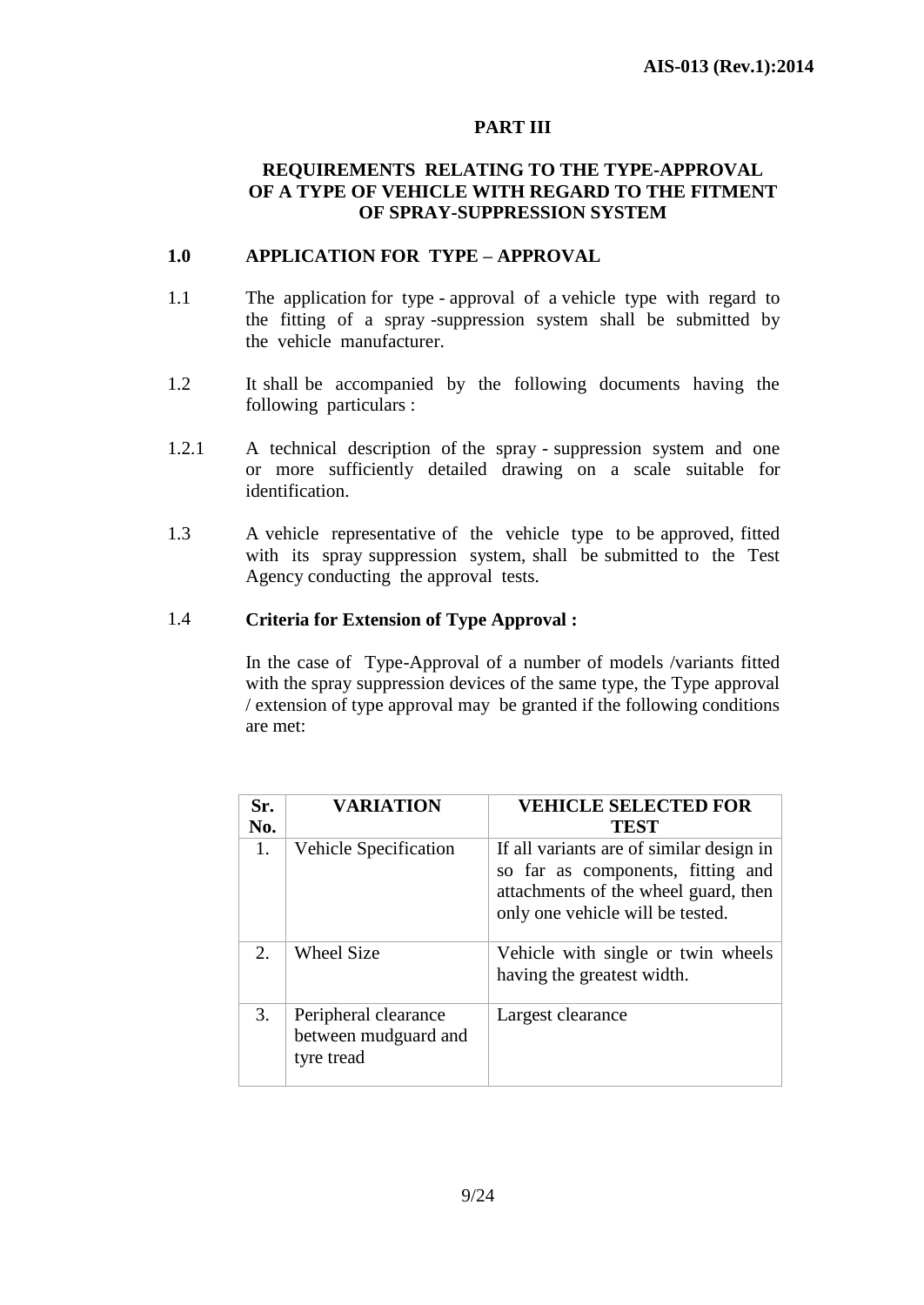## **GENERAL REQUIREMENTS**

## **2.0 AXLES**

## 2.1 **Lifting axles**

Where a vehicle is fitted with one or more lifting axles, the spraysuppression system shall cover all the wheels when the axle is lowered and the wheels in contact with the ground when the axle is raised.

#### 2.2 **Self-tracking axles**

Where a vehicle is fitted with a self-tracking axle, the spray-suppression system shall satisfy the conditions applicable to non-steered wheels if mounted on the pivoting part. If not mounted on that part, it shall satisfy the conditions that are applicable to steered wheels.

## **3.0 POSITION OF OUTER VALANCE**

- 3.1 In the case of non-steered wheels distance 'C' between the longitudinal plane tangential to the outer tyre wall, apart from any tyre bulge near the ground, and the inner edge of the valance shall not exceed 75 mm unless the radius of the inner edge of the valance, as defined in Para 6.2, 7.2 and 8.2 is less than 1.0 R, in which case it shall not exceed 100 mm (Figure 1).
- 3.2 In the case of steered and self-steered wheels, distance 'C' shall not exceed 100 mm.

## **4.0 STATE OF VEHICLE**

For the checking of compliance with this Standard the vehicle shall be in the following state:

- 4.1 It shall be unladen and with the wheels in the straight-ahead position;
- 4.2 In the case of semi-trailers, the loading surfaces shall be horizontal;
- 4.3 The tyres shall be inflated to their normal pressure.

#### **5.0 SPRAY-SUPPRESSION SYSTEMS**

- 5.1 The spray-suppression system shall meet the specifications set out in Cl. 6 or 8.
- 5.2 The spray-suppression system for non-steered or self-steered wheels that are covered by the bodywork floor, or by the lower part of the load platform, shall meet either the specifications set out in Cl. 6 or 8 or else those in Cl. 7*.*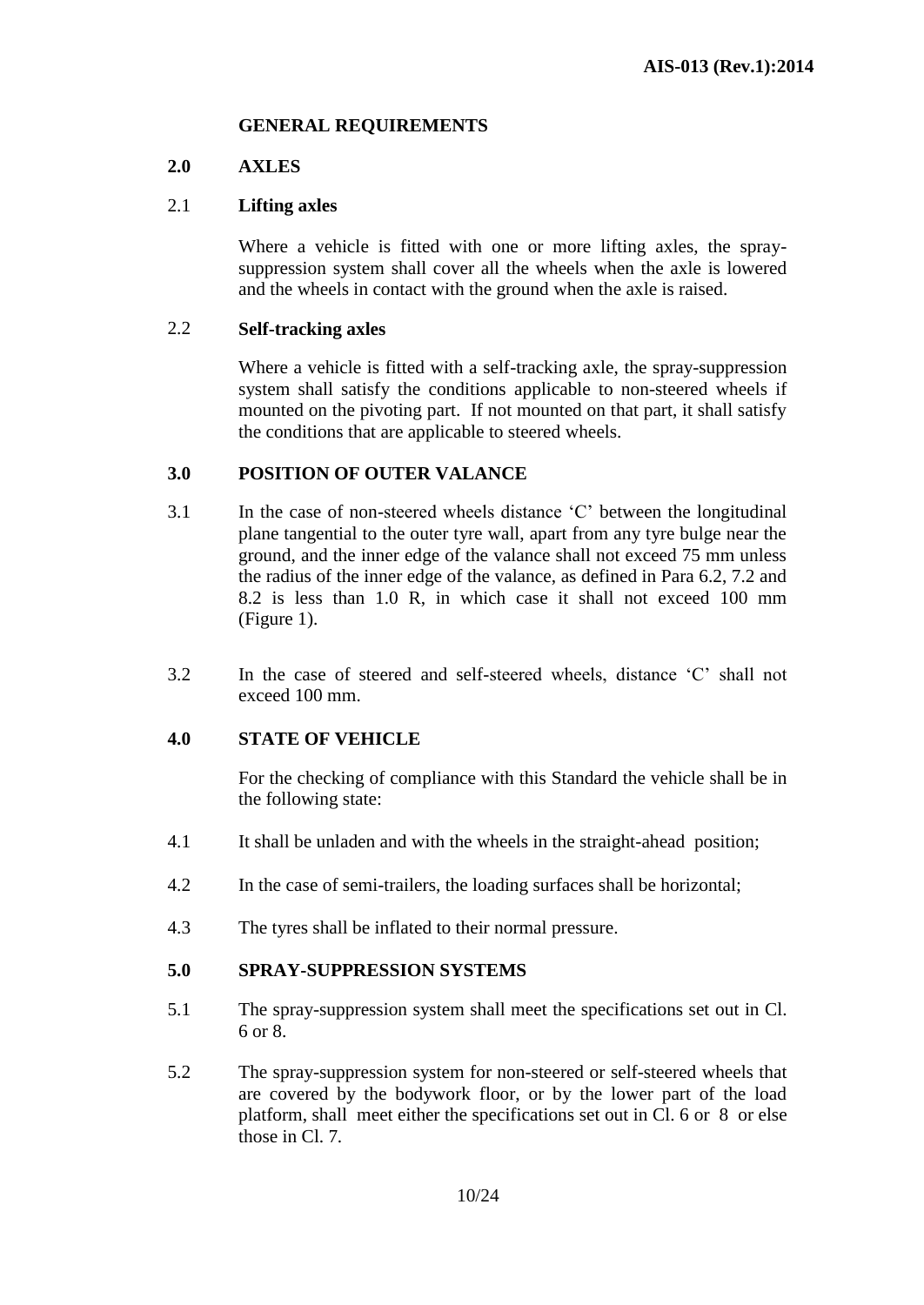## **SPECIFIC REQUIREMENTS**

## **6.0 REQUIREMENTS CONCERNING ENERGY ABSORPTION SPRAY SUPPRESSION SYSTEMS FOR AXLES FITTED WITH STEERED OR SELF STEERING OR NON-STEERED WHEELS.**

## 6.1 **Mudguards**

- 6.1.1 The mudguards shall cover the zone immediately above, ahead and behind the tyre or tyres in the following manner :
	- (a) In the case of a single or multiple axle where distance'd' (Figure 4) between the tyres fitted to the adjacent axles exceeds 300 mm, the forward edge (C) shall extend forwards to reach a line  $O - Z$  where angle (theta) = no more than 30 deg above the horizontal for axles fitted with steering or self-steering wheels, and no more than 20 deg for axles fitted with non-steered wheels.

The rearmost edge (Figure 2) shall extend downwards in such a way as not to be more than 100 mm above a horizontal line passing through the centre of the wheel.

- (b) In the case of multiple axles where the distance'd' between the tyres fitted to the adjacent axles does not exceed 300 mm, the mudguard shall be as shown in Figure 4a.
- (c) The mudguard shall possess a total width 'q' (Figure 1) at least adequate to cover the entire width of the tyre 'b' or the entire width of two tyres 't' in the case of twin wheels, account being taken of the extremes for the tyre/wheel unit specified by the manufacturer. Dimensions 'b' and 't' shall be measured at hub height, excluding any markings, ribs, protective bands, etc., on the tyre walls.
- 6.1.2 The front side of the rear part of the mudguard shall be fitted with a spray-reduction device complying with the specifications set out in Appendix 1 to Part II. This material shall cover the inside of the mudguard up to a height determined by a straight line running from the centre of the wheel and forming an angle of at least 30 deg with the horizontal (Figure 3).
- 6.1.3 If the mudguards are made up of several components when fitted, they shall not incorporate any aperture enabling spray to exit while the vehicle is in motion.

## 6.2 **Outer Valances**

6.2.1 In the case of single axle, or multiple axles where distance 'd' between the tyres on adjacent axles exceeds 300 mm, the lower edge of the outer valance may not be situated beyond the following distances and radii, as measured from the centre of the wheel (Figure 2).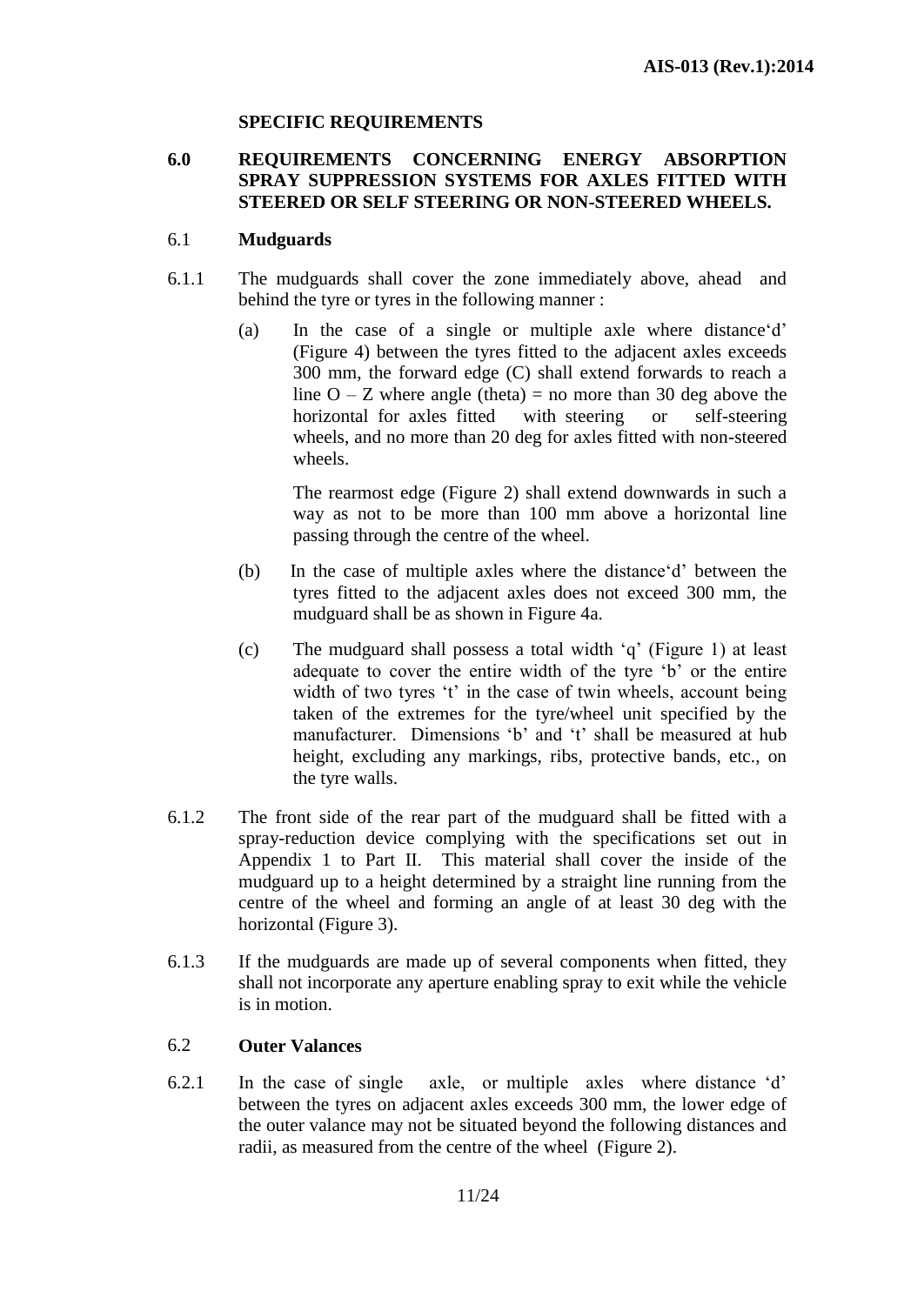| (a) | Axles fitted with steered wheels or self-steering wheels;              |                  |
|-----|------------------------------------------------------------------------|------------------|
|     |                                                                        |                  |
|     | From the front edge (towards the                                       | $R_v \leq 1.5 R$ |
|     | front of the vehicle)                                                  |                  |
|     | (tip C at 30 deg)                                                      |                  |
|     | To the rear edge (towards the                                          |                  |
|     | rear of the vehicle)                                                   |                  |
|     | (tip A at 100 mm)                                                      |                  |
| (b) | Axles fitted with non-steered wheels:                                  |                  |
|     | From the front edge (tip C at 20 deg)                                  | $R_v \le 1.25 R$ |
|     | To the rear edge (tip A at 100 mm)                                     |                  |
|     | Where R is the radius of the tyre fitted to the vehicle, and $R_v$ the |                  |
|     | distance, expressed as a radius, at which the lower edge of the        |                  |
|     | outer valance is situated.                                             |                  |
|     |                                                                        |                  |

- 6.2.2 In the case of multiple axles where distance 'd' between the tyres on adjacent axles does not exceed 300 mm, the outer valances located in the space between the axles shall be located at the distances set out in item 6.2.1 and shall extend downwards in such a way as not to be more than 150 mm above a horizontal line passing through the centre of the wheels, or in such a way that the horizontal distance between their lower extremities does not exceed 60 mm (Figure 4a).
- 6.2.3 The depth of the outer valance shall extend to not less than 45 mm, at all points behind a vertical line passing through the centre of the wheel. The depth of the valances may be gradually reduced in front of this line.
- 6.2.4 No openings enabling spray to emerge when the vehicle is moving are allowed in the outer valances or between the outer valances and the other parts of the mudguards.

## 6.3 **Rain Flaps**

- 6.3.1 The width of the flap shall fulfill the requirement for 'q' in Cl. 6.1.1 (c) except where the flap is within the mudguards, in which case it shall be at least equal in width to the tread of the tyre.
- 6.3.2 The orientation of the flap shall be basically vertical.
- 6.3.3 The maximum height of the bottom edge shall not exceed 200 mm (Figure 3). This distance is increased to 300 mm in the case of the last axle where the radial distance of the lower edge of the outer valancing,  $R<sub>v</sub>$  does not exceed the dimensions of the radius of the tyres fitted to the wheels on that axle.
- 6.3.4 The rain flap shall not be more than 300 mm from the rearmost edge of the tyre, measured horizontally.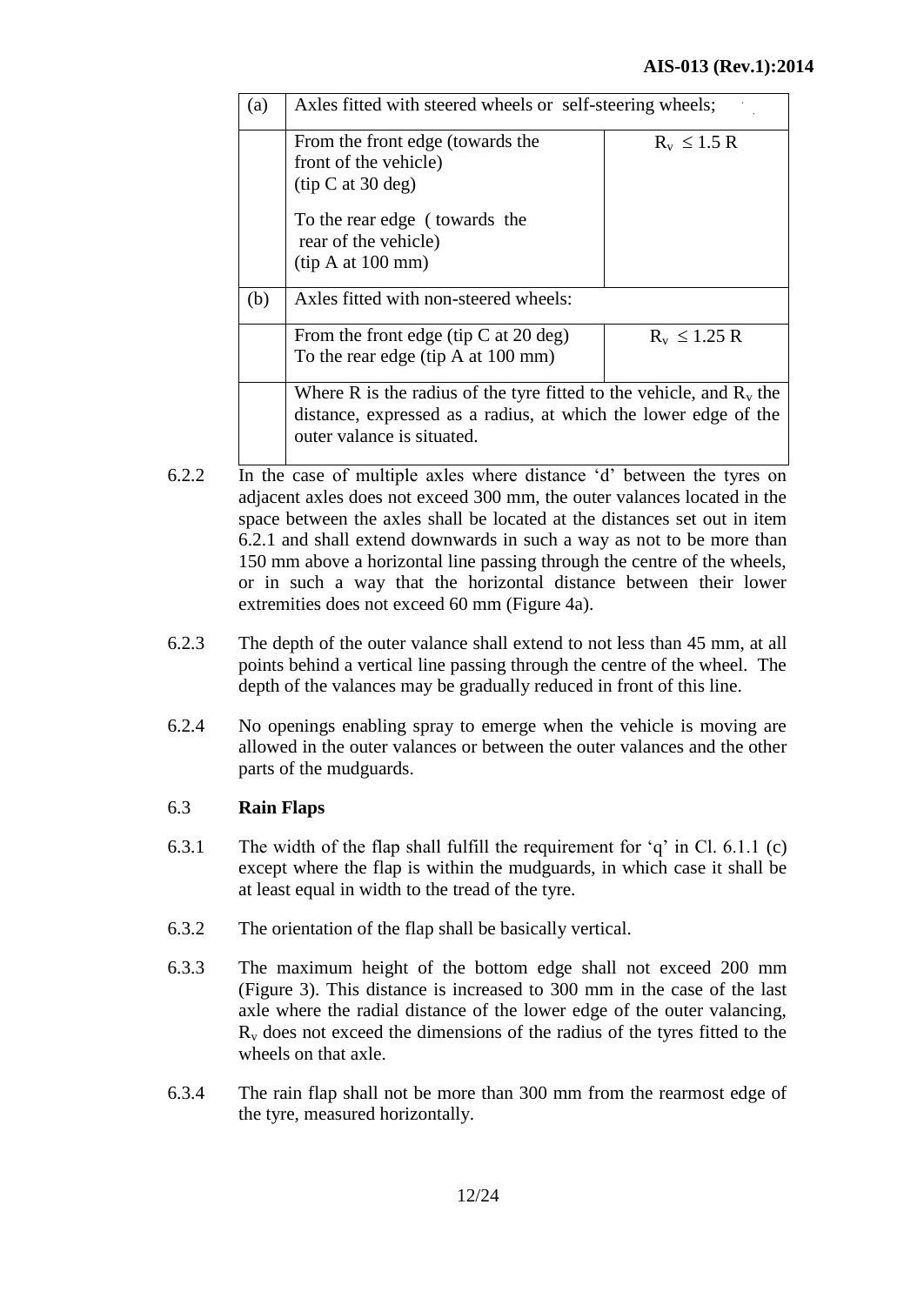- 6.3.5 In the case of multiple axles where distance 'd' between the tyres on adjacent axles is less than 250 mm, only the rear set of wheels shall be fitted with rain flaps. There shall be a rain flap behind each wheel when distance 'd' between the tyres on adjacent axles is at least 250 mm (Figure 4b).
- 6.3.6 Rain flap shall not be deflected by more than 100 mm towards the rear under a force of 3 N per 100 mm of flap width, applied to a point located 50 mm above the lower edge of the flaps.
- 6.3.7 The whole of the front face of the part of the rain flap having the minimum dimensions required shall be fitted with a spray-suppression device that meets the specifications set out in Part II, Appendix 1.
- 6.3.8 No openings enabling spray to emerge are allowed between the lower rear edge of the mudguard and the rain flaps.
- 6.3.9 Where the spray-suppression device meets the specifications relating to rain flaps (Cl. 5.3), no additional rain flap is required.

## **7.0 REQUIREMENTS RELATING TO SPRAY SUPPRESSION SYSTEMS FITTED WITH ENERGY ABSORPTION SPRAY-SUPPRESSION DEVICES FOR CERTAIN AXLES THAT ARE FITTED WITH NON-STEERED OR SELF-STEERING WHEELS (SEE CL. 5.2)**

## 7.1 **Mudguards**

- 7.1.1 Mudguards shall cover the zone immediately above the tyre or tyres. Their front and rear extremities shall extend at least to the horizontal plane that is tangent to the upper edge of the tyre or tyres (Figure 5). However, the rear extremity may be replaced by the rain flap, in which case this shall extend to the upper part of the mudguard (or equivalent component).
- 7.1.2 All of the inner rear part of the mudguard shall be fitted with a spraysuppression device that meets the requirement set out in Part II, Appendix 1.

## 7.2 **Outer Valances**

7.2.1 In the case of single or multiple axles where the distance between the adjacent tyres is at least 250 mm, the outer valance shall cover the surface extending from the lower to the upper part of the mudguard up to a straight line formed by the tangent to the upper edge of the tyre or tyres and lying between the vertical plane formed by the tangent to the front of the tyre and the mudguard or rain flap located behind the wheel or wheels (Figure 5b).

> In the case of multiple axles, an outer valance shall be located by each wheel.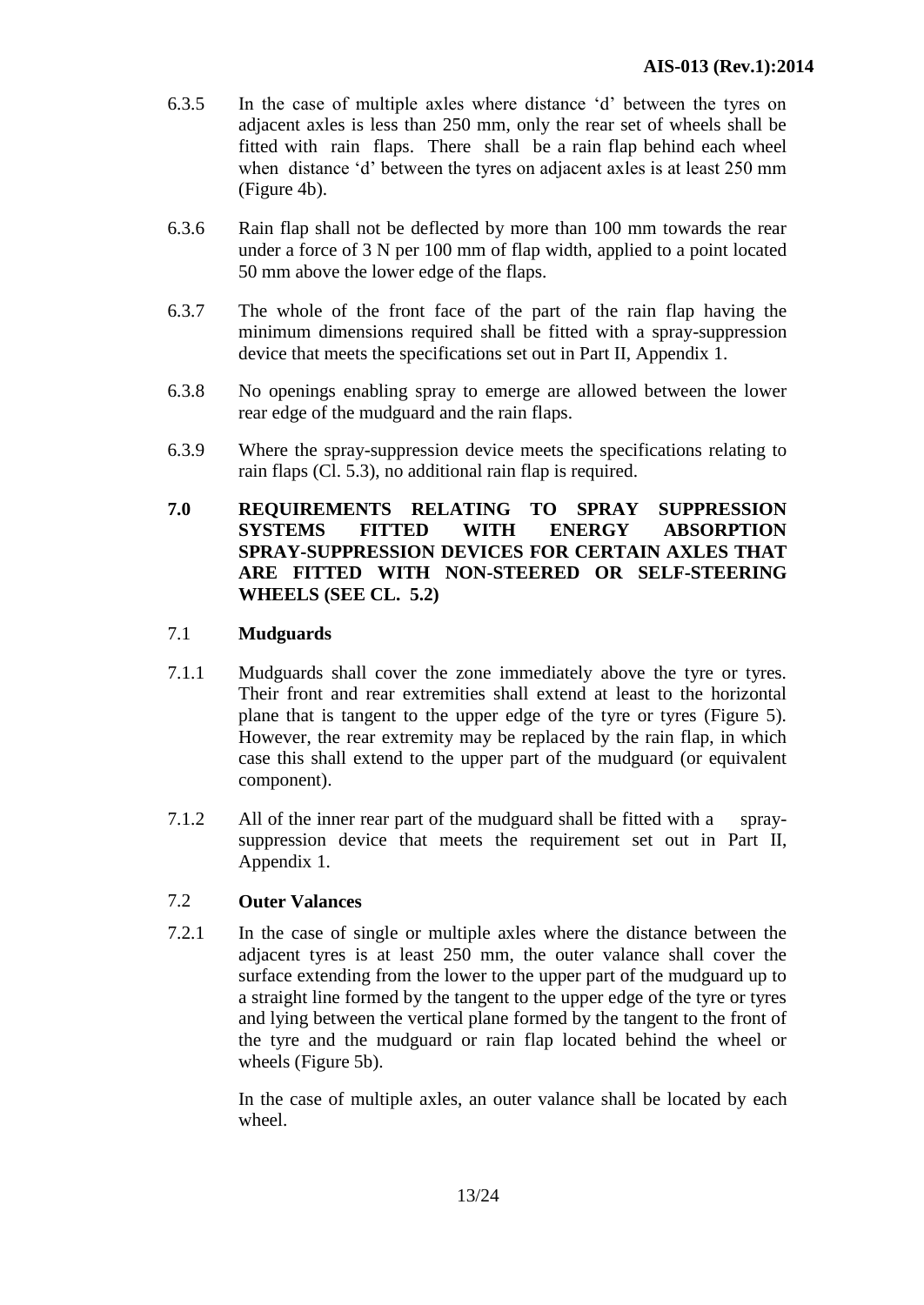- 7.2.2 No openings enabling spray to emerge are allowed between the outer valance and the inner part of the mudguard.
- 7.2.3 Where rain flaps are not fitted behind each wheel (see Cl. 6.3.5), the outer valance shall be unbroken between the outer edge of the rain flap to the vertical plane that is tangent to the point furthest to the front of the tyre (Figure 5a) of the first axle.
- 7.2.4 The entire inner surface of the outer valance, the height of which shall not be less than 100 mm, shall be fitted with an energy-absorption spray-suppression device complying with the requirements of Part II.

## 7.3 **Rain Flaps**

These flaps shall extend to the lower part of the mudguard and comply with Cl. 6.3.

## **8.0 REQUIREMENTS CONCERNING SPRAY-SUPPRESSION SYSTEMS FITTED WITH AIR/WATER SEPARATOR SPRAY-SUPPRESSION DEVICES FOR AXLES WITH STEERED AND NON-STEERED WHEELS.**

## 8.1 **Mudguards**

- 8.1.1 Mudguards shall comply with the requirements of Cl. 6.1.1 (c).
- 8.1.2 Mudguards for single or multiple axles where the distance between the tyres on adjacent axles exceeds 300 mm shall also comply with item 6.1.1(a).
- 8.1.3 In the case of multiple axles where the distance between the tyres on adjacent axles does not exceed 300 mm, the mudguards shall also conform to the model shown in Figure 7.

#### 8.2 **Outer Valances**

- 8.2.1 The lower edges of the outer valances shall be fitted with air / water separator spray-suppression devices complying with the requirements of Part II.
- 8.2.2 In the case of single or multiple axles where the distance between the tyres on adjacent axles exceeds 300mm, the lower edge of the spray-suppression device fitted to the outer valance shall have the following maximum dimensions and radii, starting from the centre of the wheel (Figures 6 and 7):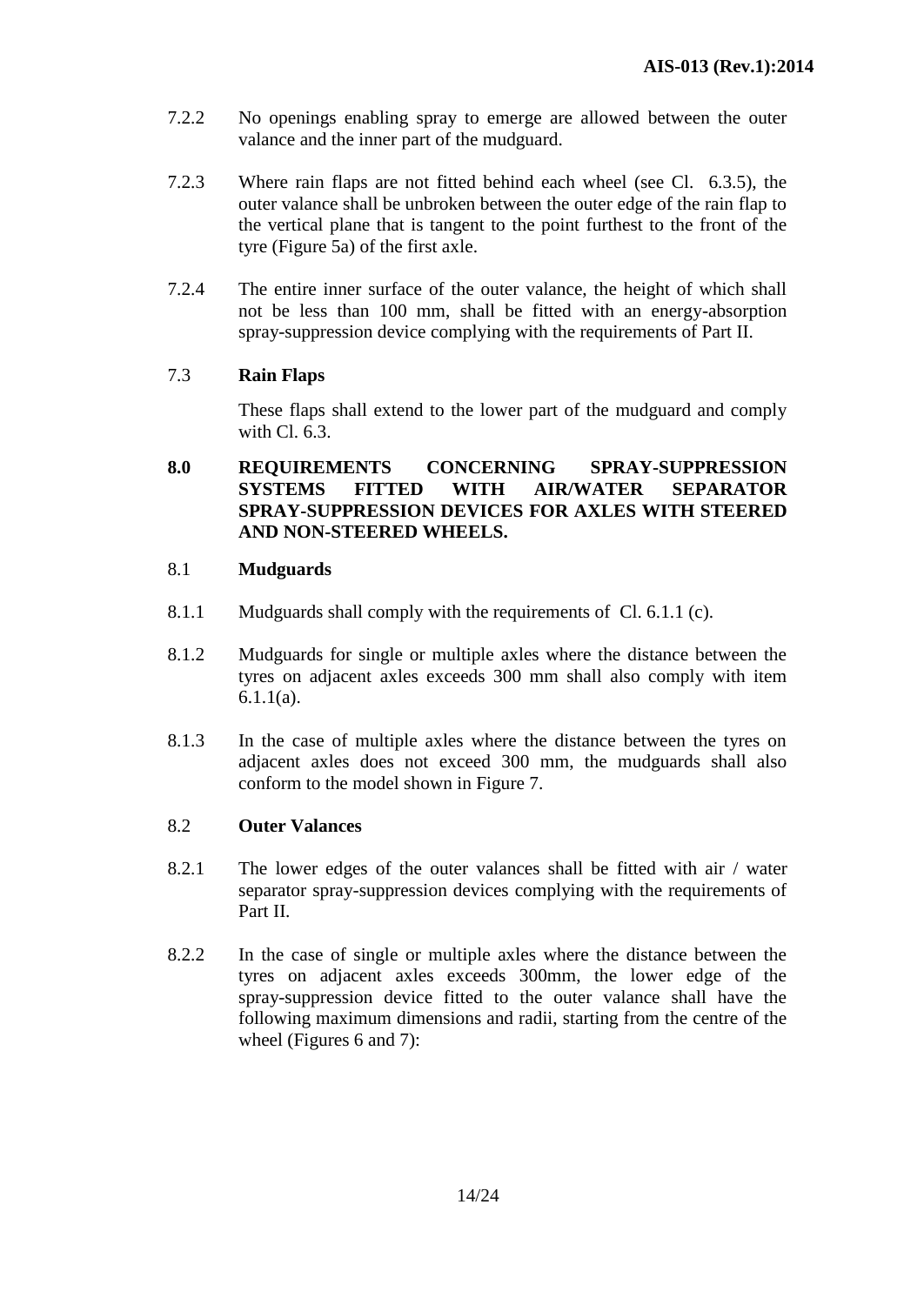| (a) | Axles fitted with steered wheels or self-steering wheels:                                 |                                                                                                                                 |                  |
|-----|-------------------------------------------------------------------------------------------|---------------------------------------------------------------------------------------------------------------------------------|------------------|
|     | of the vehicle)<br>$(tip A at 100 mm)$ .                                                  | From the front edge (towards the front<br>$(iip \, C \, at \, 30 \, deg)$ to the rear edge<br>(towards the rear of the vehicle) | $R_v \le 1.05 R$ |
| (b) | Axles fitted with non-steered wheels;                                                     |                                                                                                                                 |                  |
|     | From the front edge (tip $C$ at 20 deg)<br>to the rear edge (tip A at $100 \text{ mm}$ ). |                                                                                                                                 | $R_v \le 1.00 R$ |
|     |                                                                                           | Where $R =  $ is the radius of tyre fitted to the vehicle;                                                                      |                  |
|     |                                                                                           | $R_v$ =   the radial distance from the lowest edge of the<br>outer valance to the centre of the wheel.                          |                  |

- 8.2.3 In the case of multiple axles where the distance between the tyres on adjacent axles does not exceed 300 mm, the outer valances located in the inter-axle spaces shall follow the path specified in Para 8.1.3, and shall extend downwards in such a way as not to be more than 100 mm above a horizontal straight line passing through the wheel centers (Figure 7).
- 8.2.4 The depth of the outer valance shall extend to not less than 45 mm, at all points behind a vertical line passing through the centre of the wheel. This depth may be gradually reduced in front of this line.
- 8.2.5 No openings enabling spray to emerge are allowed in the outer valances or between the outer valances and the mudguards.

## 8.3 **Rain Flaps**

- 8.3.1 Rain flaps shall:
	- (a) Comply with Para 6.3 (Figure 3); or
	- (b) Comply with Para 6.3.1,6.3.5, 6.3.8 and 8.3.2 (Figure 6).
- 8.3.2 Spray suppression device complying with the specifications set out in Part II, Appendix 2, shall be fitted to the rain flaps referred to in Cl. 8.3.1 (b), at least along the full edge.
- 8.3.2.1 The lower edge of the spray-suppression device shall be not more than 200 mm from the ground.
- 8.3.2.2 The spray suppression device shall be at least 100 mm deep.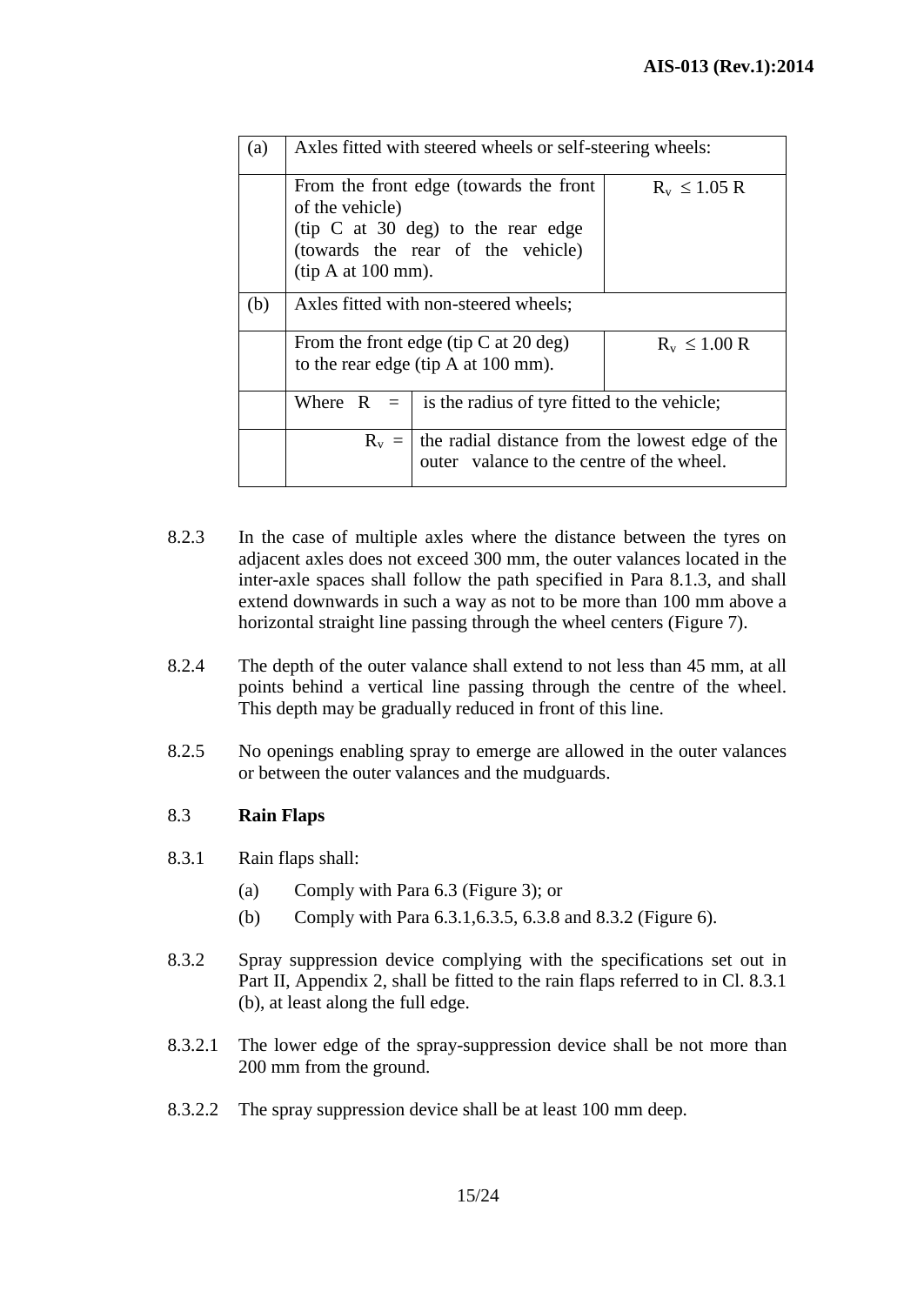- 8.3.2.3 Apart from the lower part, which includes the spray-suppression device, the rain flap as referred to in para 8.3.1 (b) shall not bend by more than 100 mm towards the rear under the effect of a force of 3 N per 100 mm of width of the rain flap measured at the intersection of the rain flap with the spray-suppression device in its working position, applied at a distance of 50 mm above the lower edge of the rain flap.
- 8.3.3 The rain flap shall not be more than 200 mm from the rearmost edge of the tyre, measured horizontally.



Note: The figures refer to the corresponding Para in Part III.

**Figure 1 Width (q) of mudguard (a) and position of valance (j)**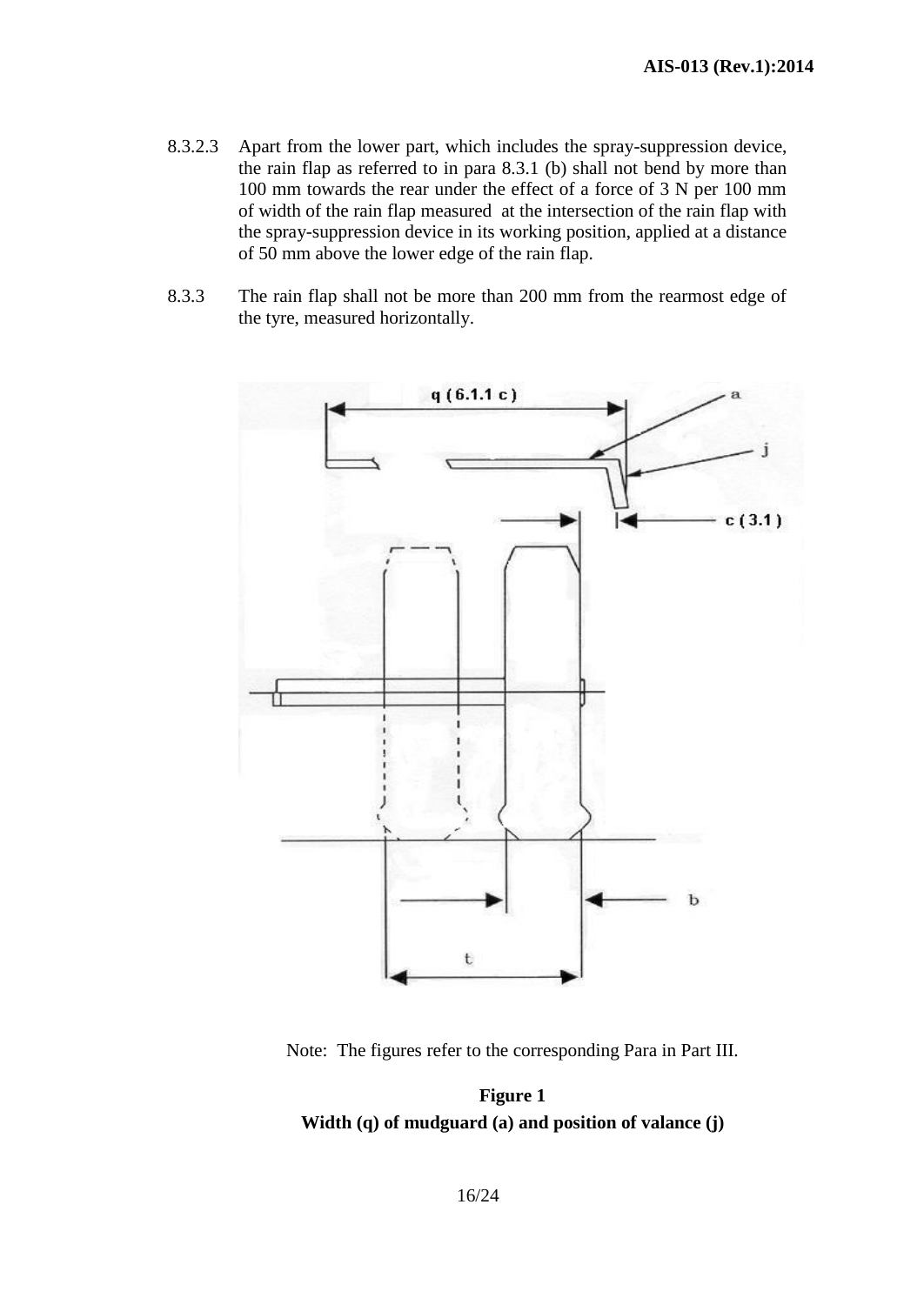

Note: 1. The figures quoted relate to the corresponding Paras in Part III. 2. T: extent of mudguard





Note: The Figures quoted relate to the corresponding Paras in Part III.

**Figure 3 Position of mudguard and rain flap**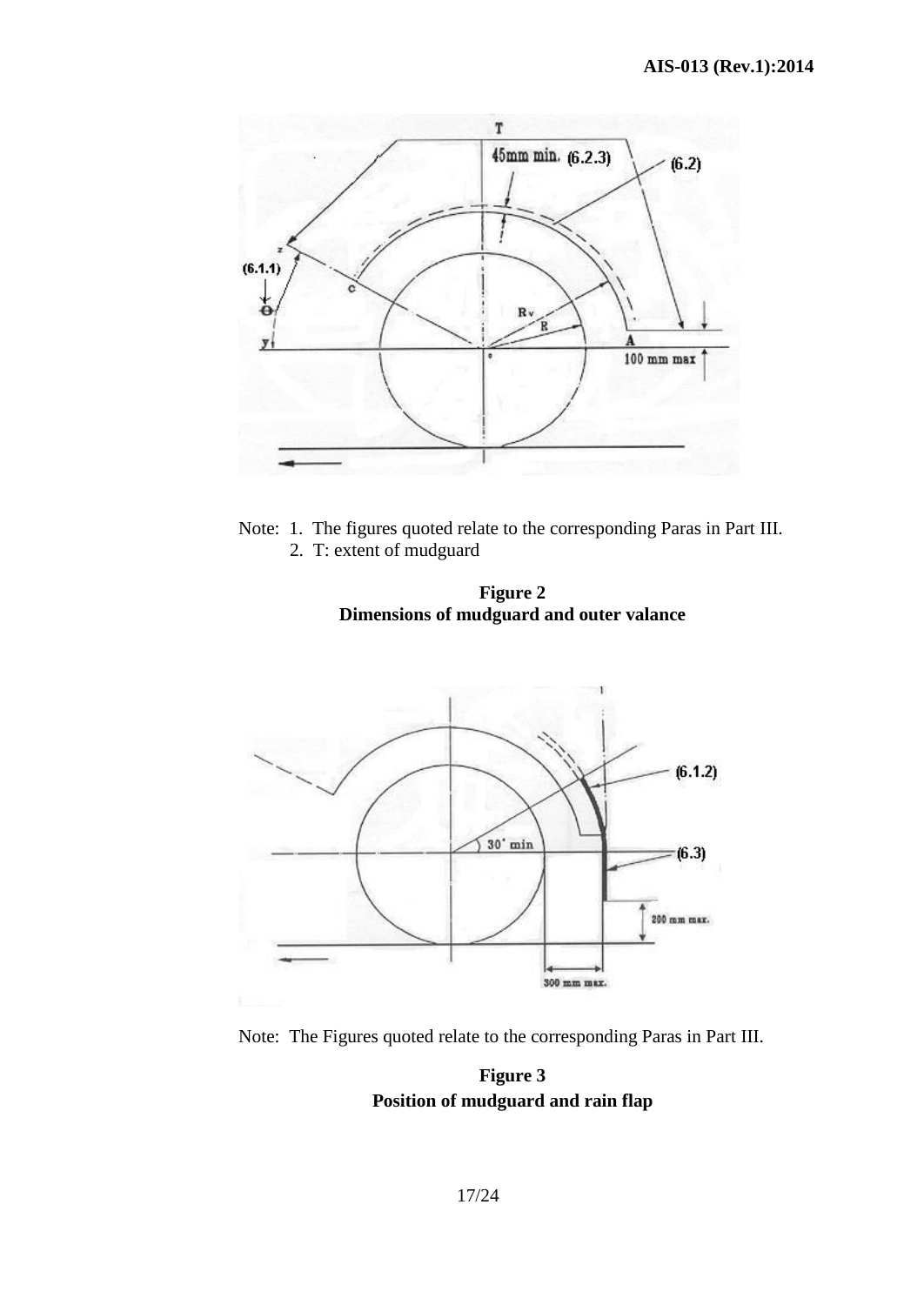

## **(a) Dimensions of mudguards and outer valances for multiple axles**

Note: 1. The figures quoted relate to the following items in Part III.

2. T: extent of mudguard



#### **(b) Position of spray-suppression devices for multiple axles**

Note: The figures relate to the corresponding items in Part III.

#### **Figure 4**

## **Mudguards and outer valance for steered or self-steering or non-steered wheels**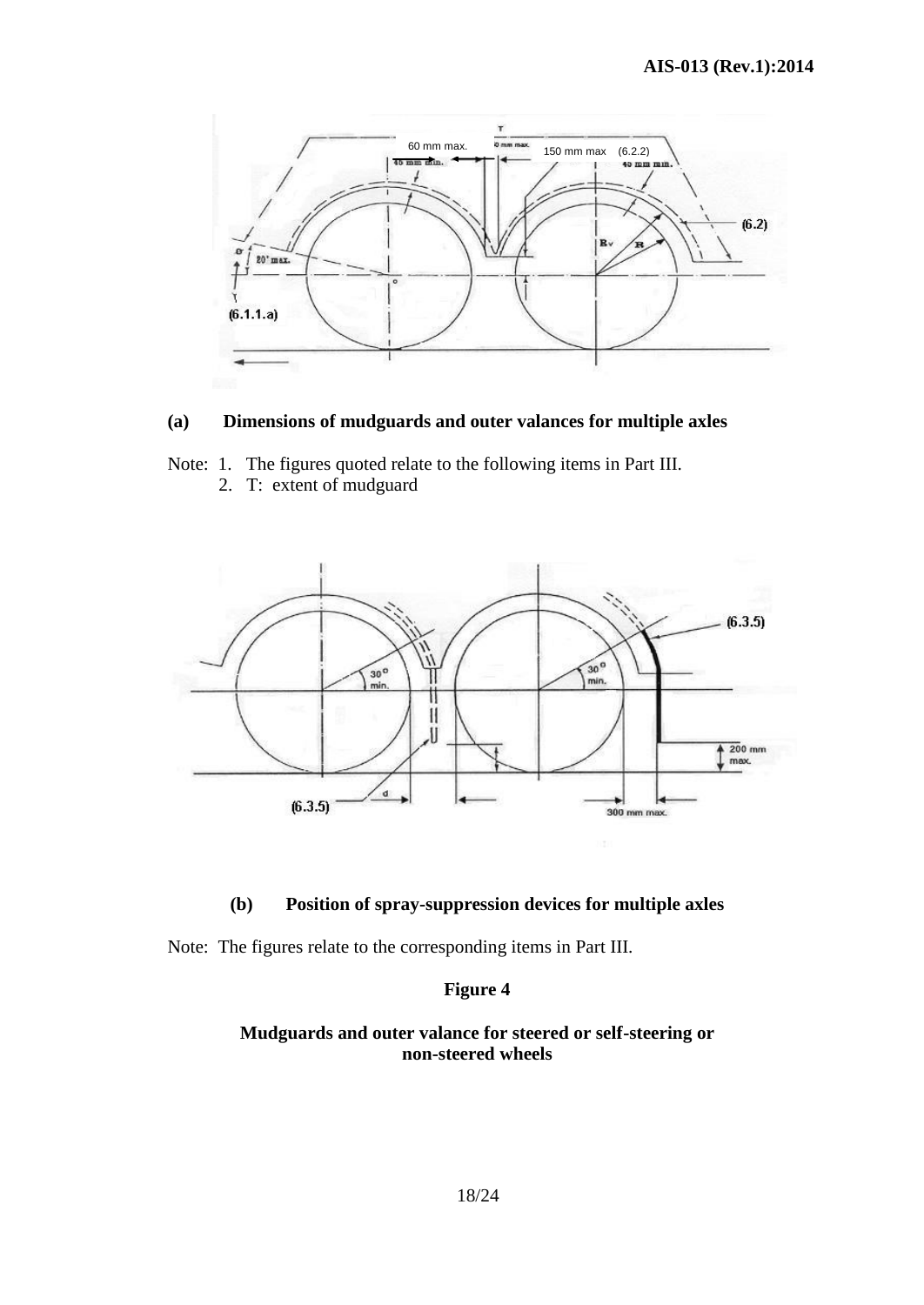

**(a) Multiple axles where the distance between the tyres in less than 250 mm**



**(b) Single axles or multiple axles where the distance between the tyres in not less than 250 mm**

Part III – Paras 
$$
5.2
$$
 and  $7$ 

## **Figure 5**

**Diagram showing assembly of a spray-suppression system incorporating spray-suppression devices fitted with energy absorbers for axles fitted with non-steered or self-steering wheels**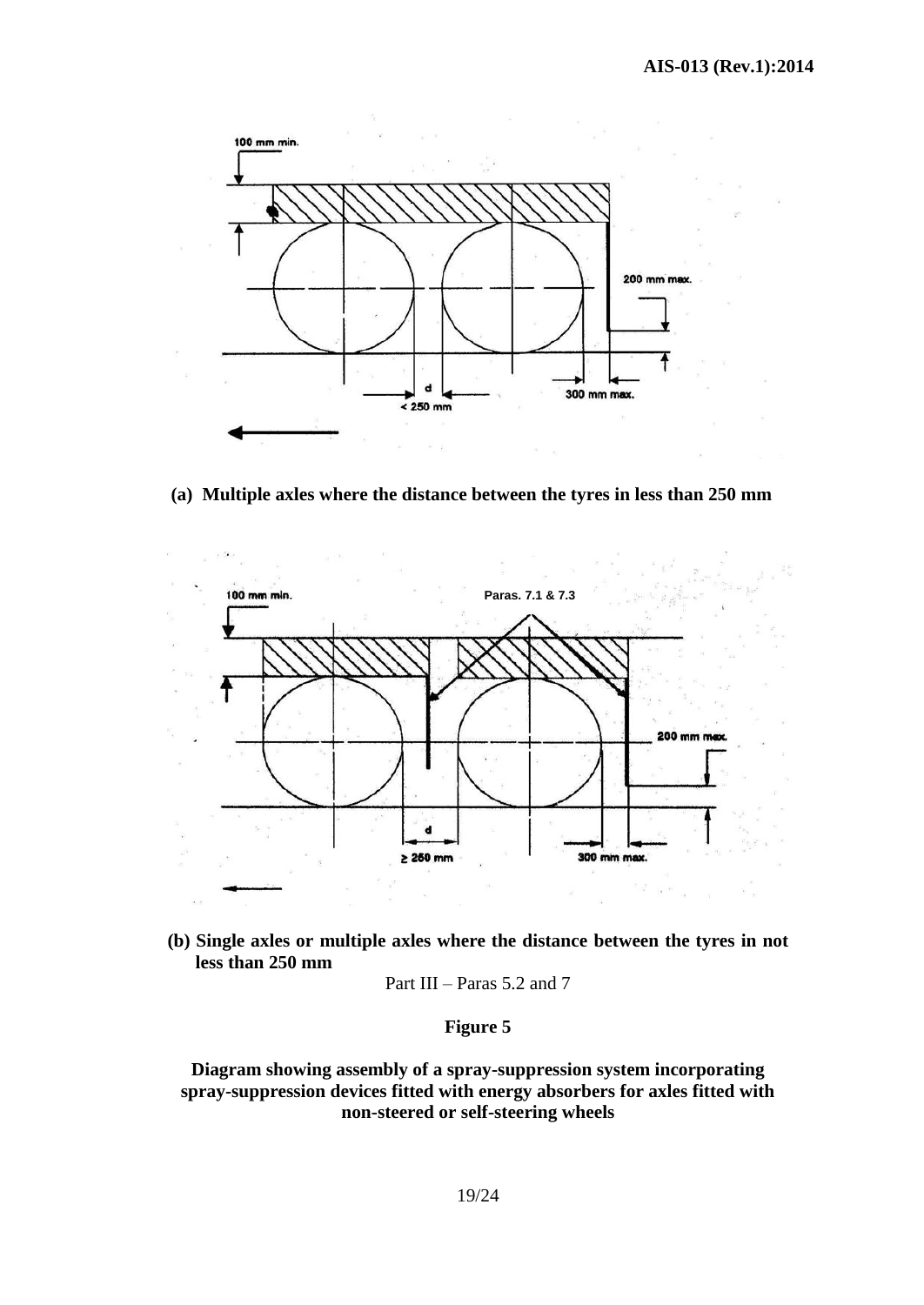

Note: 1. The figures relate to the corresponding Para in Part III 2. T: extent of mudguard

#### **Figure 6**

**Diagram showing assembly of a spray-suppression system incorporating spray-suppression devices fitted with air/water separators for axles fitted with streed, self-steering or non-streered wheels**





2. T: extent of mudguard.

#### **Figures 7**

**Diagram showing assembly of a spray-suppression system incorporating spray-suppression devices (mudguard, rain flap, outer valance) for multiple axles where the distance between the tyres does not exceed 300 mm**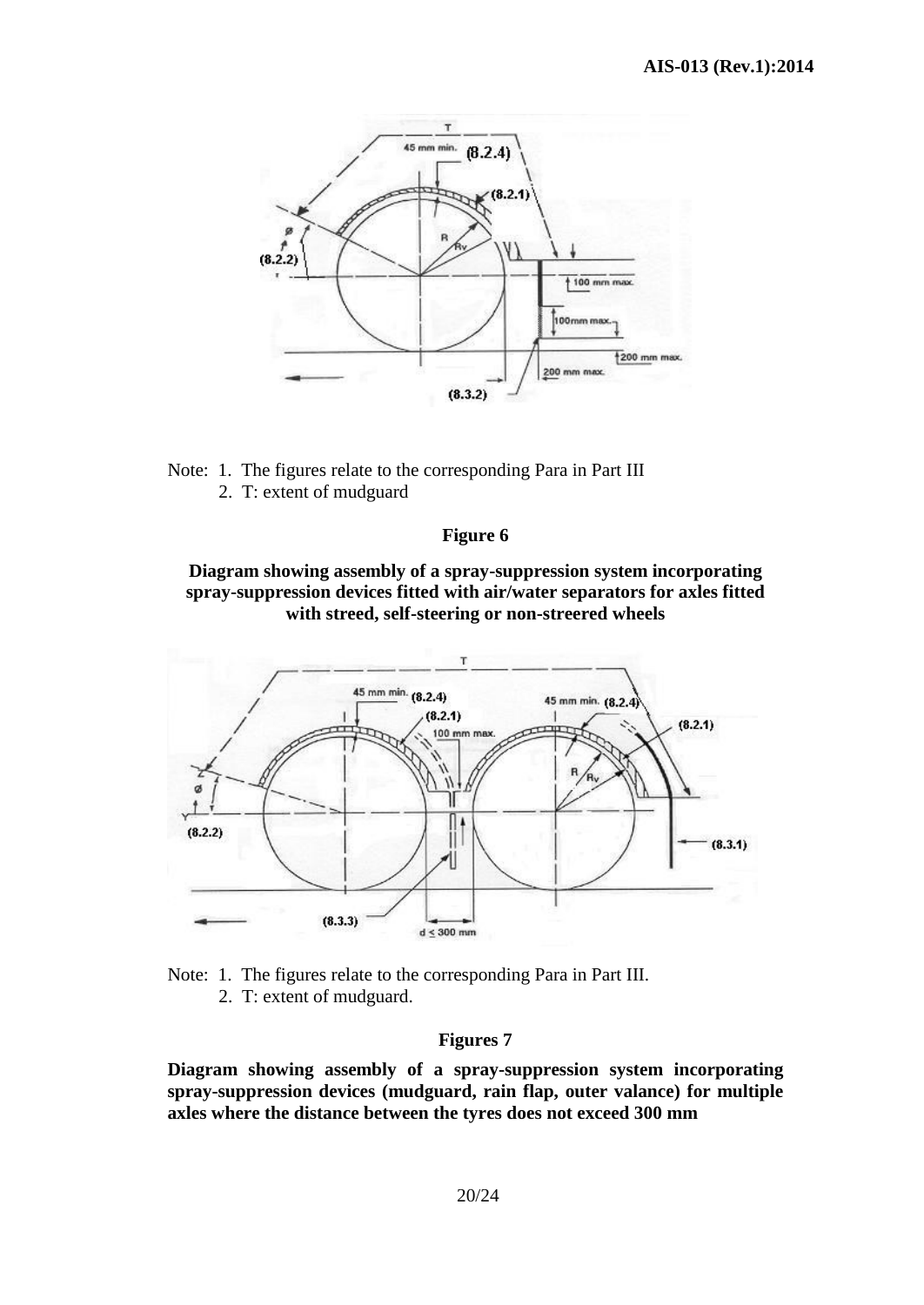

Note:  $A =$  water supply from pump.

- $B =$  flow towards collector tank
- $C =$  collector with inside dimension of 500 (+ 5/ -0) mm length and 75 (+ 2/ - 0) mm width.
- $D =$  thin-wall, 54 mm diameter pipe.
- $E = 12$  holes drilled radially as shown, diameter 1.68 (+ 0.025/-0) mm.
- $F = 500 (+ 0:-5)$  mm wide sample to be tested.

All linear dimensions are shown in millimeters.

(See Part II, Appendix 1)

## **Figure 8**

#### **Test assembly for energy absorption spray-suppression devices**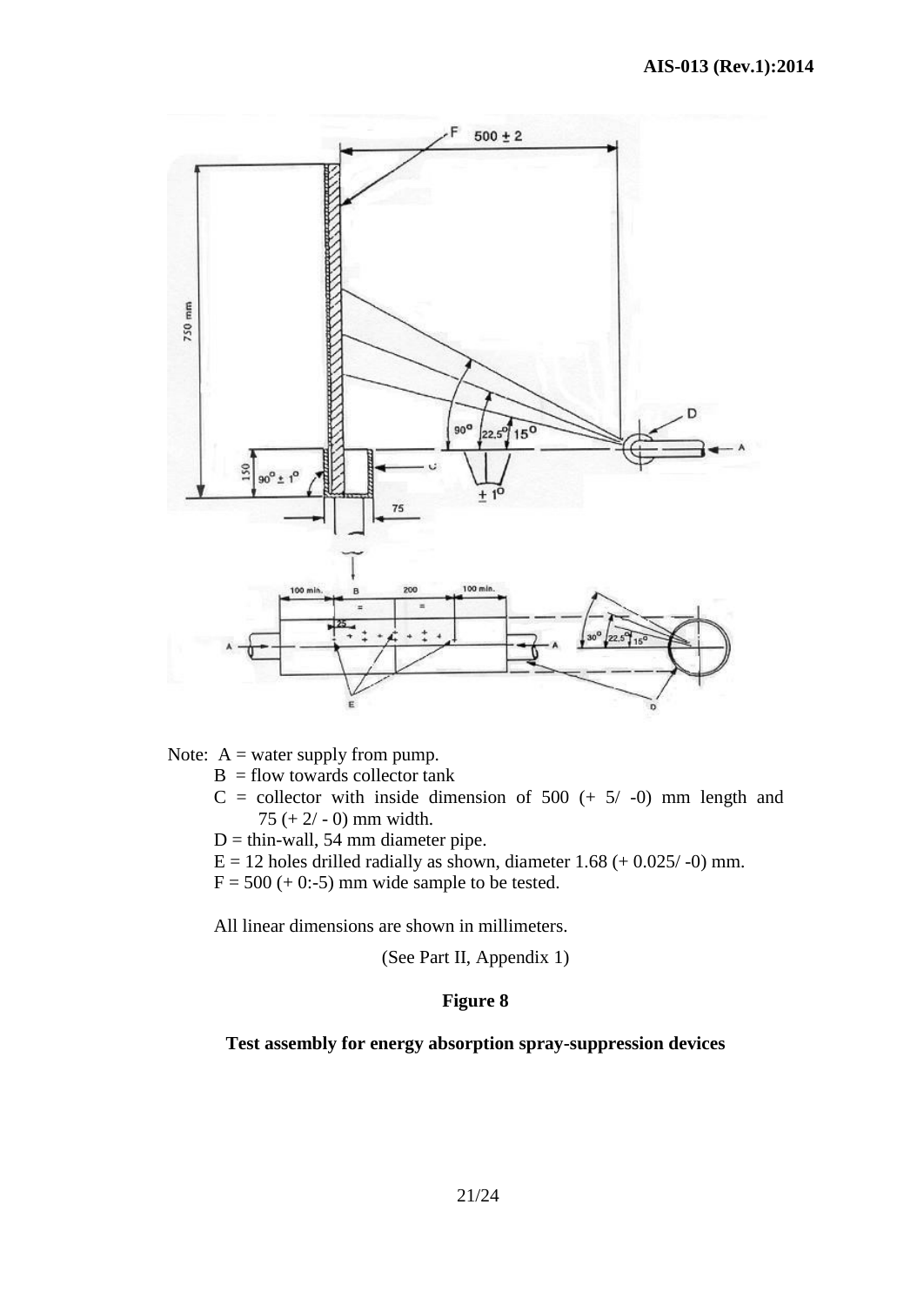



**Figure 9 Test assembly for air/water separator spray-suppression devices**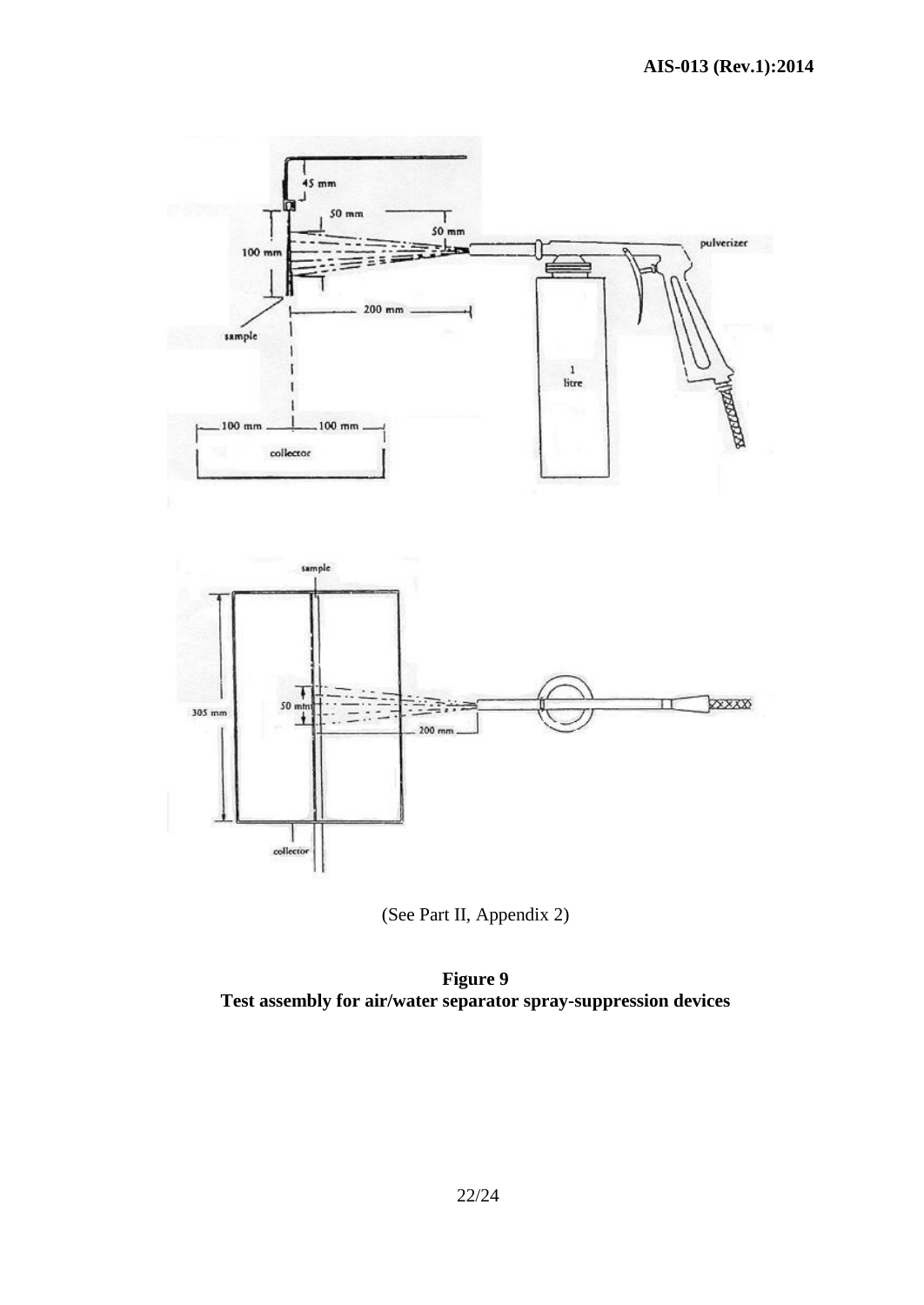#### **ANNEX - A** (See Introduction)

# **COMPOSITION OF AISC PANEL ON SPRAY-SUPPRESSION SYSTEMS\***

| <b>Name</b>                                                    | Organization                                                           |  |  |
|----------------------------------------------------------------|------------------------------------------------------------------------|--|--|
| <b>Convener</b>                                                |                                                                        |  |  |
| Mr. Sanjay Tank                                                | Mahindra & Mahindra Ltd. (SIAM)                                        |  |  |
| <b>Members</b>                                                 | <b>Representing</b>                                                    |  |  |
| Mr. M. Sreenivasulu                                            | The Automotive Research Association of India (ARAI)                    |  |  |
| Mr. D.P. Saste                                                 | Central Institute of Road Transport (CIRT)                             |  |  |
| Representative from                                            | Indian Institute of Petroleum (IIP)                                    |  |  |
| Mr. U. K. Bhat                                                 | International Centre for Automotive Technology (ICAT)                  |  |  |
| Representative from                                            | Vehicles Research and Development Establishment (VRDE)                 |  |  |
| Representative from                                            | National Automotive Testing and R&D Infrastructure<br>Project (NATRIP) |  |  |
| Mr. P. C. Joshi                                                | <b>Bureau of Indian Standards</b>                                      |  |  |
| Mr. K. K. Gandhi                                               | Society of Indian Automobile Manufacturers (SIAM)                      |  |  |
| Mr. T. M. Balaraman                                            | Hero MotoCorp Ltd. (SIAM)                                              |  |  |
| Mr. S. S. Sane                                                 | Piaggio Vehicles Pvt. (SIAM)                                           |  |  |
| Mr. P. K. Banerjee/                                            | Tata Motors Ltd. (SIAM)                                                |  |  |
| Mr Feroz Khan                                                  |                                                                        |  |  |
| Mr. S. Arun                                                    | Ashok Leyland Ltd. (SIAM)                                              |  |  |
| Mr. R. M. Kanitkar                                             | Force Motors Ltd. (SIAM)                                               |  |  |
| Jitendra Malhotra<br>Mr.<br>$\overline{1}$<br>Mr. Sumit Sharma | Maruti Suzuki India Ltd. (SIAM)                                        |  |  |
| Mr. Sanjeev Mandpe                                             | Mercedes-Benz India Pvt. Ltd. (SIAM)                                   |  |  |
| Mr. Nagendra H. V                                              | Toyota Kirloskar Motor Pvt. Ltd. (SIAM)                                |  |  |
| Mr. Gururaj Ravi                                               | Volvo Trucks India (SIAM)                                              |  |  |
| Mr. T. C. Gopalan/<br>Mr. T.R. Kesavan                         | Tractors Manufacturers Association (TMA)                               |  |  |
| Mr. Uday S. Harite                                             | <b>ACMA Centre for Technology (ACMA)</b>                               |  |  |

\* At the time of approval of this Automotive Industry Standard (AIS)